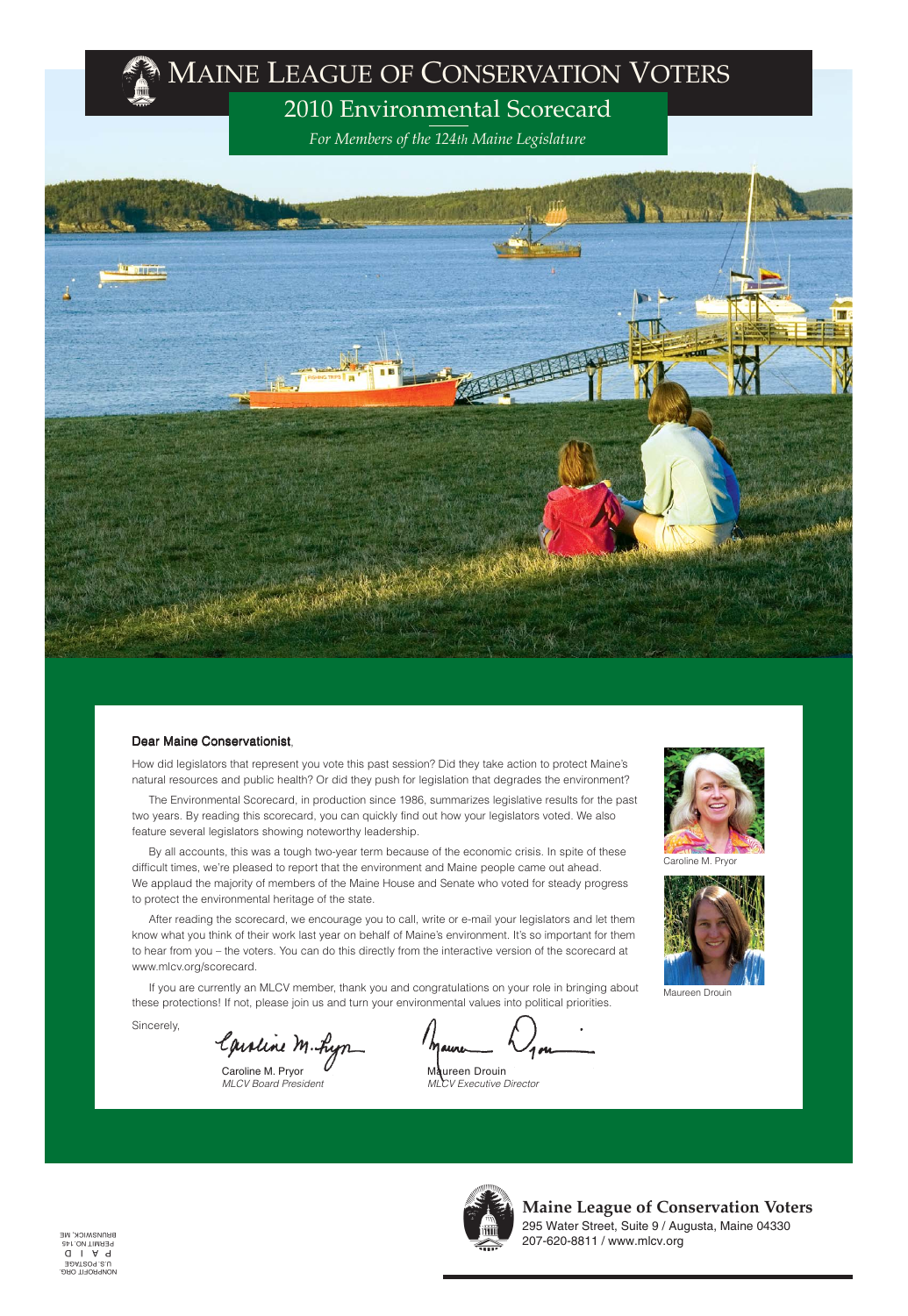**KEY:** ✓**— Pro Environment Bill — Anti Environment Bill** ✗

# ✓**An Act To Support Collection and Proper Disposal of Unwanted Drugs**

**LD 821** / Sponsored by **Representative Anne Perry**

A substantial number of prescription drugs have been found in drinking water supplies across the country. They permeate the water through improper disposal and can adversely impact human health, particularly children, and wildlife. **LD 821** would have created a drug disposal and education program to ensure safe drinking water in Maine. Unfortunately, the bill failed to pass the Senate.

- **House Roll Call #290 Pro-Environment Vote:** Yes / Passage to be Engrossed **House Vote:** March 17, 2010: Yes 91;
- No 51; Absent 9
- **Final Outcome:** Bill Defeated

✓**Resolve, To Develop Practices for Development of State and Regional Significance in Order To Reduce Dependency on Fossil Fuels and Meet the State's Greenhouse Gas Emissions Reduction Goals LD 891** / Sponsored by **Senator Seth Goodall**

**LD 891** instructs the Department of Environmental Protection (DEP) to recom-



**• House Roll Call #278 • Senate Roll Call #305** Enactment Enactment Yes 142; No 0; Absent 9 Yes 35; No 0

mend best practices to promote development that would maximize energy efficiency and reduce climate change impacts. As a Resolve, this measure does not create any regulatory requirements but does ask questions that will position the Natural Resources Committee to act next legislative session.

- **Senate Roll Call #386 Pro-Environment Vote:** Yes / Recede and Concur **Senate Vote:** March 31, 2010: Yes 17; No 18
- **Final Outcome:** Bill Passed

**• House Roll Call #300 • Senate Roll Call #335** Enactment ment, In Con



## ✓**An Act To Provide Leadership Regarding the Responsible Recycling of Consumer Products**

#### **LD 1631** / Sponsored by **Representative Melissa Walsh Innes**

**LD 1631** establishes a first-in-the-nation framework to systematically identify

troublesome products in the waste stream for new "product stewardship" programs. These programs require manufacturers and producers to collect and safely recycle or dispose of products at the end of their useful life. This promotes the sustainable reuse of materials, can prevent the release of hazardous chemicals into the environ-

ment, can reduce costs for local governments and taxpayers, and create jobs through the collection and recycling of formerly discarded products.

- **Final Outcome:** Bill Passed
- **Pro Environment Vote:** Yes / **Pro Environment Vote:** Yes / **House Vote:** March 9, 2010: **Senate Vote:** March 11, 2010:



#### **LD 1662** / Sponsored by **Senator Seth Goodall**

Sulfur is a common pollutant in home heating oil. Its combustion produces sulfur dioxide, a contributor to haze, acid rain and asthma. **LD 1662** reduces the amount of sulfur in home heating oil and industrial oil over the next six years. This law is a substantial step forward in improving Maine's air quality.

- **Pro Environment Vote**: Yes / **Pro Environment Vote:** Yes / Enact-**House Vote:** March 23, 2010: **Senate Vote:** March 25, 2010:
- Yes 132; No 9; Absent 10 Yes 34; No 0; Excused 1 **• Final Outcome:** Bill Passed

## ✗**An Act To Authorize Bond Issues for Ratification by the Voters for the June 2010 Election**

#### **LD 1826** / Sponsored by **Representative Emily Cain**

Bond amendments proposed by Sen. Nass (S525, S530, S533) would have cut \$5.5 million in funding from the Land for Maine's Future (LMF) program – over

> half of the original budget. Since its inception, the LMF program has conserved over 490,000 acres of land for future generations. Fortunately, these amendments were successfully blocked.

# 2009-2010 BILL DESCRIPTIONS

## ✓**An Act to Change the Classification of Certain Waters of the State**

**LD 330** / Sponsored by **Representative Jane Eberle**

Every few years, Maine's Department of Environmental Protection (DEP) reviews its classifications to determine the legal level of protection for waterways under the Clean Water Act. **LD 330** codifies the DEP's recommendations to increase clean water protections for



a number of outstanding waterways in Maine, including the Crooked River, Alder Stream, and the Basin.

- **Senate Roll Call #412 Pro Environment Vote:** Yes/ Indefinite postponement **Senate Vote:** April 7, 2010: Yes: 22; No: 13
- **Final Outcome:** Amendment Defeated

**Pro Environment Vote:** Yes / Accept **Pro Environment Vote:** Yes / Accept Amended **Senate Vote:** May 5, 2009: Yes 32;

- **House Roll Call #32 Senate Roll Call #57** Report "A" Ought to Pass as Report "A" Ought to Pass **House Vote:** April 16, 2009: Yes 84; No 2; Absent 1
- **Final Outcome:** Bill Passed

No 51; Absent 16







*Support MLCV today and help to protect Maine's environment for future generations.*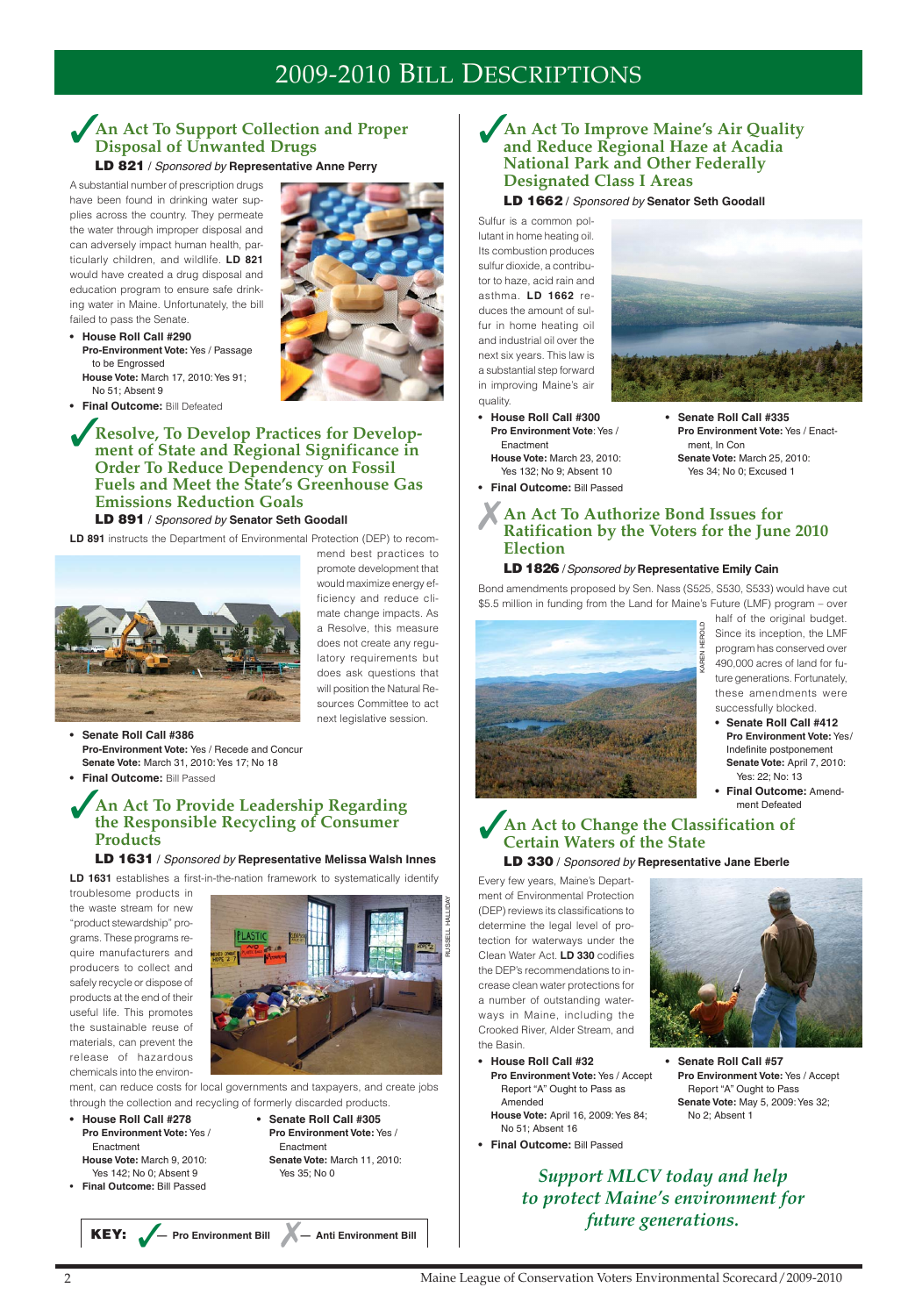## ✗**An Act to Reduce Regulatory Costs for Maine Businesses**

#### **LD 347** / Sponsored by **Senator Douglas Smith**

LD 347 would have established a council on private sector regulatory costs composed of individuals from private sector businesses. This narrow council would have had the power to erode Maine's carefully crafted regulatory system in favor of a new regulatory regime for businesses based on broad principles rather than specific rules and regulations. Of additional concern, the council would have had the power to force staff from any state agency to work on council issues at the expense of responsibilities within their agencies. As a result, this bill had the potential to undermine the ability of Maine's key environmental agencies – such as the Department of Environmental Protection – to protect our woods, waters, and wildlife.

- **House Roll Call #146 Senate Roll Call #120 Pro Environment Vote:** Yes / Accept **Pro Environment Vote:** Yes / Accept **House Vote:** June 1, 2009: Yes 87; **Senate Vote:** May 29, 2009: Yes 19; No 54: Absent 10 No 16
	- Majority Ought Not to Pass Report Majority Ought Not to Pass Report
- **Final Outcome:** Bill Defeated

## ✓**An Act to Provide for the Safe Collection and Recycling of Mercury-containing Lighting LD 973** / Sponsored by **Representative Seth Berry**

Compact fluorescent light bulbs (CFLs) work well, are energy efficient, and save money. However, they also contain small amounts of mercury, which can pose a threat to people and wildlife. Most CFLs end up in land-fills or trash incinerators where the mercury can get released into the environment. **LD 973** creates a first-in-the-nation recycling system for CFLs that will be paid for in part by the bulb manufacturers. The bill also sets a reasonable standard for how much mercury can be contained in light bulbs sold in Maine and improves the state's procurement policy to prefer

light bulbs with the lowest possible mercury content.

- **House Roll Call #104 Senate Roll Call #101**
	- **Pro Environment Vote:** Yes / Accept **Pro Environment Vote:** Yes / Accept Majority Ought to Pass as Amend- Majority Ought to Pass Report ed Report **Senate Vote:** May 5, 2009: Yes 35;
	- **House Vote:** May 21, 2009: Yes 130; No 0 No 13; Absent 8
- **Final Outcome:** Bill Passed

## ✗**An Act to Allow Barrier Fences to be Erected to Protect Homes from Coastal Storms**

#### **LD 1218** / Sponsored by **Senator Richard Nass**

In 1978, Maine banned the construction of new seawalls because the walls

increase coastal erosion and worsen storms by preventing sand dunes from naturally protecting beaches and homes. In addition, seawalls and other permanent coastal barriers imperil resident wildlife, such as the endangered piping plover.

LD 1485 establishes the Efficiency Maine Trust to streamline energy efficiency and alternative energy resource programs in the state. In addition, the bill sets ambitious goals to weatherize 100% of Maine's residences and half of Maine's businesses by 2030. The energy efficiency and weatherization programs autho-



#### **LD 1218** attempted to lift this ban and allow the

construction of any permanent barrier to protect a residential property from natural disasters. The bill was defeated because its broad language would have allowed unregulated construction of many seawalls and other barriers along Maine's coast and because the state proposed alternative solutions for protecting residential properties without causing damage to sand dune systems.

## ✓**An Act to Ensure that Replacement Culverts Permit Fish Passage**

**LD 1333** / Sponsored by **Representative Hannah Pingree**

**LD 1333** allows for standards to require natural stream flow when culverts are repaired, maintained or replaced. This change would restore passage for fish and other animals and allow them to travel up and down stream.

# 2009-2010 BILL DESCRIPTIONS

**• House Roll Call #226 • Senate Roll Call #213 Pro Environment Vote:** Yes / Accept **Pro Environment Vote:** Yes / ed Report **Senate Vote:** June 12, 2009: Yes 34;

- 
- Majority Ought to Pass as Amend- Enactment **House Vote:** June 11, 2009: Yes 78; No 0; Excused 1
- No 64; Absent 9
- **Final Outcome:** Bill Passed



## ✗**An Act to Reform the Land Use and Planning Authority within Unorganized Territories in the State**

**LD 1370** / Sponsored by **Representative Henry Joy**

The Maine Land Use Regulation Commission (LURC) was created in 1971 to guide land use and planning decisions in Maine's unorganized territories, including 10.4 million acres of Maine's North Woods. This session, numerous bills were introduced which would have significantly eroded LURC's regulatory abilities. The most troubling of these proposals was **LD 1370**, which would have eliminated LURC altogether and instead allowed each county within the unorganized territories to regulate land use planning. This failed bill would have significantly weakened Maine's current environmental protections in the unorganized territories because comprehensive planning and enforcement of environ-



- mental regulations for much of Maine's North Woods would have been lost.
- **House Roll Call #160 Senate Roll Call #147 Pro Environment Vote:** Yes / Indefi- **Pro Environment Vote:** Yes / Indefinite Postpone Bill & Papers nite Postpone Bill & Papers **House Vote:** June 2, 2009: Yes 86; **Senate Vote:** June 2, 2009: Yes 20; No 59; Absent 6 No 14; Absent 1
- **Final Outcome:** Bill Defeated

## ✓**An Act Regarding Maine's Energy Future LD 1485** / **Emergency Measure**

rized under this legislation will help homeowners and businesses save millions of dollars on energy bills, reduce global warming pollution, and employ Maine workers in our emerging clean energy economy. Maine will rely on federal stimulus money and a bond to fund the first two years of expanded efficiency programs, and the bill gives the new Trust eighteen months to develop and propose a sustained, dedicated funding mechanism to help achieve these goals over the long run.

- **House Roll Call #123 Pro Environment Vote:** Yes / Accept Majority Ought Not to Pass Report **House Vote:** May 27, 2009: Yes 90; No 54; Absent 7
- **Final Outcome:** Bill Defeated
- **Senate Roll Call #100 Pro Environment Vote:** Yes / Accept Majority Ought Not to Pass Report **Senate Vote:** May 27, 2009: Yes 27; No 8



ANNE DUPERAULT

- **House Roll Call #231 Pro Environment Vote:** Yes / Insist **House Vote:** June 11, 2009: Yes 118; No 27; Absent 6
- 
- **Senate Roll Call #203 Pro Environment Vote:** Yes / Recede and Concur **Senate Vote:** June 11, 2009: Yes 27; No 6; Absent 1; Excused 1 **• Final Outcome:** Bill Passed

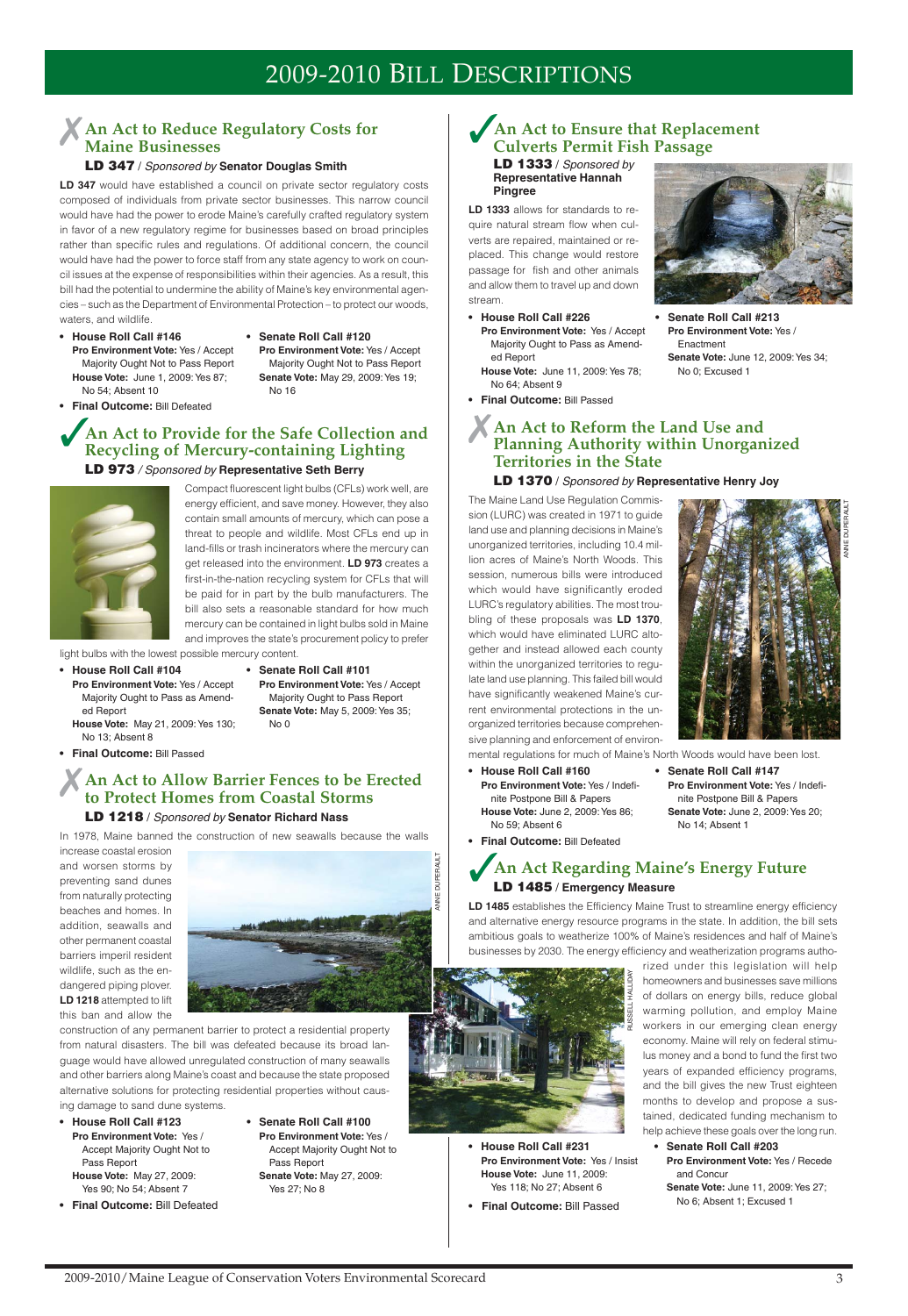## **2009-2010 HOUSE SCORECARD**

| 2009-2010 HOUSE SCORECARD |                       |           |                |                                  |                                  |                                  |                                  |                                  |                                  |                          |                                  |                                  |                                  |
|---------------------------|-----------------------|-----------|----------------|----------------------------------|----------------------------------|----------------------------------|----------------------------------|----------------------------------|----------------------------------|--------------------------|----------------------------------|----------------------------------|----------------------------------|
| <b>NAME / PARTY</b>       | <b>TOWN</b>           | 2009-2010 | Litetine Scote | <b>LOSBATION DIVIDE</b>          | <b>DONOON PROJUITS</b>           | Predictionariale                 | <b>Doah</b> Rivers               | <b>POORTAGE COUNCIL</b>          | <b>Dorc</b> Recycling            | <b>LOONABOOR</b>         | <b>LEASASSESSES</b>              | <b>LOVED</b>                     | <b>LONDON</b> Killard            |
| Adams, Herbert (D)        | Portland              | 100%      | 96%            | $+$                              | $\begin{array}{c} + \end{array}$ | $^{+}$                           | $\ddot{}$                        | $\ddot{}$                        | $+$                              | $+$                      | $^{+}$                           | $\ddot{}$                        | $\ddot{}$                        |
| Austin, Susan (R)         | Gray                  | 30%       | 38%            | -                                | $\ddot{}$                        | $^{+}$                           | —                                | $\qquad \qquad -$                | $^{+}$                           |                          | -                                | -                                |                                  |
| Ayotte, Bernard (R)       | Caswell               | 10%       | 20%            | a                                | a                                | $\begin{array}{c} + \end{array}$ | —                                | a                                | —                                |                          | $\overline{\phantom{m}}$         | $\overline{\phantom{0}}$         |                                  |
| Beaudette, Stephen (D)    | <b>Biddeford</b>      | 70%       | 82%            | $+$                              | $\begin{array}{c} + \end{array}$ | $\begin{array}{c} + \end{array}$ | $+$                              | $\begin{array}{c} + \end{array}$ | a                                | $+$                      | a                                | $\mathbf{a}$                     | $^{+}$                           |
| Beaudoin, Paulette (D)    | Biddeford             | 100%      | 95%            | $\ddot{}$                        | $^{+}$                           | $\ddot{}$                        | $^{+}$                           | $^{+}$                           | $\begin{array}{c} + \end{array}$ | $\ddot{}$                | $^{+}$                           | $\ddot{}$                        | $\ddot{}$                        |
| Beaulieu, Michael (R)     | Auburn                | 40%       | 65%            | -                                | $+$                              | $\begin{array}{c} + \end{array}$ | —                                | $\qquad \qquad -$                | $\ddot{}$                        | -                        | -                                | $\qquad \qquad -$                | $^{+}$                           |
| Beck, Henry (D)           | Waterville            | 90%       | 90%            | a                                | $\ddot{}$                        | $\ddot{}$                        | $^{+}$                           | $\begin{array}{c} + \end{array}$ | $^{+}$                           | $\ddot{}$                | $^{+}$                           | $\ddot{}$                        | $\begin{array}{c} + \end{array}$ |
| Berry, Seth (D)           | Bowdoinham            | 100%      | 95%            | $\begin{array}{c} + \end{array}$ | $^{+}$                           | $\begin{array}{c} + \end{array}$ | $\overline{+}$                   | $^{+}$                           | $\overline{+}$                   | $\ddot{}$                | $\begin{array}{c} + \end{array}$ | $\ddot{}$                        | $^{+}$                           |
| Bickford, Bruce (R)       | Auburn                | 30%       | 30%            | $\overline{\phantom{0}}$         | $\overline{+}$                   | $\ddot{}$                        | —                                | $\overline{\phantom{0}}$         | $\ddot{}$                        | $\overline{\phantom{0}}$ | $\overline{\phantom{0}}$         | $\overbrace{\phantom{12322111}}$ |                                  |
| Blanchard, Richard (D)    | Old Town              | 90%       | 81%            |                                  |                                  |                                  |                                  |                                  |                                  |                          |                                  |                                  |                                  |
| Blodgett, Anna (D)        |                       | 100%      | 100%           | $+$                              | $^{+}$                           | $^{+}$                           | $+$                              | $^{+}$                           | $\ddot{}$                        | $+$                      | $\ddot{}$                        | a                                | $\ddot{}$                        |
|                           | Augusta               | 90%       | 90%            | $^{+}$                           | $\ddot{}$                        | $\begin{array}{c} + \end{array}$ | $\ddot{}$                        | $\ddot{}$                        | $^{+}$                           | $\ddot{}$                | $\begin{array}{c} + \end{array}$ | $\begin{array}{c} + \end{array}$ | $\begin{array}{c} + \end{array}$ |
| Boland, Andrea (D)        | Sanford               |           |                | $+$                              | $\begin{array}{c} + \end{array}$ | $\begin{array}{c} + \end{array}$ | $+$                              | $\begin{array}{c} + \end{array}$ | -                                | $\ddot{}$                | $\ddot{}$                        | $\begin{array}{c} + \end{array}$ | $^{+}$                           |
| Bolduc, Brian (D)         | Auburn                | 90%       | 83%            | $+$                              | $\overline{+}$                   | $\ddot{}$                        | $^{+}$                           | $^{+}$                           | $\begin{array}{c} + \end{array}$ | $\ddot{}$                | $^{+}$                           | $\overbrace{\phantom{12322111}}$ | $+$                              |
| Briggs, Sheryl (D)        | Mexico                | 100%      | 100%           | $+$                              | $\begin{array}{c} + \end{array}$ | $\begin{array}{c} + \end{array}$ | $+$                              | $^{+}$                           | $^{+}$                           | $+$                      | $^{+}$                           | $+$                              | $^{+}$                           |
| Browne, William (R)       | Vassalboro            | 30%       | 38%            | $\qquad \qquad -$                | $\ddot{}$                        | $\ddot{}$                        | —                                | $\qquad \qquad -$                | $\ddot{}$                        | -                        | $\qquad \qquad -$                | $\overline{\phantom{m}}$         |                                  |
| Bryant, Mark (D)          | Windham               | 100%      | 92%            | $+$                              | $^{+}$                           | $\begin{array}{c} + \end{array}$ | $+$                              | $^{+}$                           | $\overline{+}$                   | $\ddot{}$                | $\ddot{}$                        | $\ddot{}$                        | $\,^+$                           |
| Burns, David (R)          | Whiting               | 10%       | 10%            | $\qquad \qquad -$                | $\overline{+}$                   | $\qquad \qquad -$                | —                                | $\overline{\phantom{0}}$         | $\overline{\phantom{0}}$         |                          | $\overline{\phantom{0}}$         | $\overbrace{\phantom{1232211}}$  |                                  |
| Butterfield, Steven (D)   | <b>Bangor</b>         | 80%       | 80%            | a                                | $\begin{array}{c} + \end{array}$ | a                                | $+$                              | $^{+}$                           | $\ddot{}$                        | $+$                      | $\ddot{}$                        | $+$                              | $\ddot{}$                        |
| Cain, Emily (D)           | Orono                 | 80%       | 90%            | а                                | $\ddot{}$                        | $\begin{array}{c} + \end{array}$ | $\ddot{}$                        | $\ddot{}$                        | $\ddot{}$                        | a                        | $\begin{array}{c} + \end{array}$ | $\begin{array}{c} + \end{array}$ | $\begin{array}{c} + \end{array}$ |
| Campbell, James (U)       | <b>Newfield</b>       | 50%       | 51%            | $+$                              | $\begin{array}{c} + \end{array}$ | $\mathbf{a}$                     | $+$                              | -                                | -                                |                          | $\begin{array}{c} + \end{array}$ | $\qquad \qquad -$                | $^{+}$                           |
| Carey, Michael (D)        | Lewiston              | 100%      | 100%           | $+$                              | $\overline{+}$                   | $\ddot{}$                        | $^{+}$                           | $^{+}$                           | $\begin{array}{c} + \end{array}$ | $\ddot{}$                | $^{+}$                           | $^{+}$                           | $\begin{array}{c} + \end{array}$ |
| Casavant, Alan (D)        | <b>Biddeford</b>      | 100%      | 95%            | $+$                              | $\begin{array}{c} + \end{array}$ | $\begin{array}{c} + \end{array}$ | $+$                              | $^{+}$                           | $\ddot{}$                        | $+$                      | $^{+}$                           | $+$                              | $^{+}$                           |
| Cebra, Richard (R)        | Naples                | 30%       | 42%            | $\overline{\phantom{0}}$         | $\ddot{}$                        | $\ddot{}$                        | —                                | a                                | $\ddot{}$                        |                          | $\qquad \qquad -$                | $\overbrace{\phantom{1232211}}$  |                                  |
| Celli, Michael (R)        | <b>Brewer</b>         | 30%       | 30%            | -                                | $\ddot{}$                        | $\begin{array}{c} + \end{array}$ | a                                | -                                | a                                | a                        | -                                | a                                | $^{+}$                           |
| Chase, Kathleen (R)       | Wells                 | 40%       | 50%            | $\qquad \qquad -$                | $\overline{+}$                   | $\ddot{}$                        | —                                | $\qquad \qquad -$                | $\ddot{}$                        |                          | —                                | $\overline{\phantom{0}}$         | $+$                              |
| Clark, Herbert (D)        | Millinocket           | 60%       | 44%            | $+$                              | $\begin{array}{c} + \end{array}$ | $^{+}$                           | $+$                              | $\qquad \qquad -$                | $\ddot{}$                        | -                        | -                                | $\qquad \qquad -$                | $^{+}$                           |
| Clark, Tyler (R)          | Easton                | 40%       | 40%            | $\overline{\phantom{0}}$         | $\ddot{}$                        | $\begin{array}{c} + \end{array}$ | —                                | $\qquad \qquad -$                | $^{+}$                           | -                        | —                                | $\overline{\phantom{0}}$         | $\ddot{}$                        |
| Cleary, Richard (D)       | Houlton               | 90%       | 85%            | $\begin{array}{c} + \end{array}$ | $\ddot{}$                        | $\begin{array}{c} + \end{array}$ | $+$                              | $\ddot{}$                        | $\overline{+}$                   | $\ddot{}$                | -                                | $\begin{array}{c} + \end{array}$ | $\ddot{}$                        |
| Cohen, Joan (D)           | Portland              | 90%       | $90\%$         | $+$                              | $\div$                           | $\ddot{}$                        | $+$                              |                                  | $^{+}$                           | $\ddot{}$                | $+$                              | $\ddot{}$                        | $\ddot{}$                        |
| Connor, Gary (D)          | Kennebunk             | 60%       | 60%            | $\mathsf{a}$                     | $\mathbf{a}$                     | $\begin{array}{c} + \end{array}$ | $+$                              | $^{+}$                           | $\begin{array}{c} + \end{array}$ | $+$                      | $\mathbf{a}$                     | $\begin{array}{c} + \end{array}$ | a                                |
| Cornell du Houx, Alex (D) | <b>Brunswick</b>      | $90%$     | 90%            | $^{+}$                           | $\begin{array}{c} + \end{array}$ | $+$                              | a                                | $\boldsymbol{+}$                 | $^+$                             | $\ddot{}$                | $\begin{array}{c} + \end{array}$ | $\begin{array}{c} + \end{array}$ | $\begin{array}{c} + \end{array}$ |
| Cotta, H. David (R)       | China                 | 20%       | 40%            | -                                | $\begin{array}{c} + \end{array}$ | $\begin{array}{c} + \end{array}$ | —                                | $\overline{\phantom{0}}$         | -                                |                          | -                                | $\qquad \qquad -$                |                                  |
| Crafts, Dale (R)          | Lisbon                | 10%       | 10%            | $\overline{\phantom{0}}$         | $\begin{array}{c} + \end{array}$ | $\overline{\phantom{m}}$         | $\qquad \qquad -$                | $\overline{\phantom{0}}$         | $\qquad \qquad -$                | -                        | $\qquad \qquad -$                | $\overline{\phantom{m}}$         |                                  |
| Cray, Dean (R)            | Palmyra               | 40%       | 50%            | -                                | $\begin{array}{c} + \end{array}$ | $\begin{array}{c} + \end{array}$ | —                                | $\qquad \qquad -$                | $\begin{array}{c} + \end{array}$ | -                        | -                                | $\qquad \qquad -$                | $^{+}$                           |
| Crockett, Jarrod (R)      | Bethel                | $30\%$    | 30%            | $\overline{\phantom{0}}$         | $\begin{array}{c} + \end{array}$ | $^{+}$                           | $\qquad \qquad -$                | $\overline{\phantom{0}}$         | $\begin{array}{c} + \end{array}$ | a                        | $\qquad \qquad -$                | $\overline{\phantom{m}}$         |                                  |
| Crockett, Patsy (D)       | Augusta               | 100%      | 95%            | $+$                              | $\begin{array}{c} + \end{array}$ | $\begin{array}{c} + \end{array}$ | $+$                              | $\begin{array}{c} + \end{array}$ | $\begin{array}{c} + \end{array}$ | $+$                      | $\boldsymbol{+}$                 | $\begin{array}{c} + \end{array}$ | $^{+}$                           |
| Curtis, Philip (R)        | Madison               | 30%       | 34%            | $\overline{\phantom{0}}$         | $\begin{array}{c} + \end{array}$ | $+$                              | -                                | $\qquad \qquad -$                | $\begin{array}{c} + \end{array}$ | $\qquad \qquad -$        | $\qquad \qquad -$                | $\overline{\phantom{m}}$         |                                  |
| Cushing, Andre (R)        | Hampden               | 20%       | 20%            |                                  | a                                | $\mathbf{a}$                     | $\mathbf{a}$                     | $\mathbf{a}$                     | $\begin{array}{c} + \end{array}$ | -                        | $\mathbf{a}$                     | $\mathbf{a}$                     | $^{+}$                           |
| Davis, Paul (R)           | Sangerville           | 20%       | 30%            | -<br>$\overline{\phantom{0}}$    | $\begin{array}{c} + \end{array}$ | $\qquad \qquad -$                | —                                | $\qquad \qquad -$                | $^+$                             | —                        | $\qquad \qquad -$                | $\overline{\phantom{m}}$         |                                  |
| Dill, Cynthia (D)         | <b>Cape Elizabeth</b> | 80%       | 70%            |                                  | $\boldsymbol{+}$                 |                                  |                                  |                                  |                                  |                          | $\boldsymbol{+}$                 | $\mathbf{a}$                     |                                  |
| Dostie, Stacy (D)         | Sabbatus              | 80%       | 80%            | $+$                              |                                  | $\begin{array}{c} + \end{array}$ | a                                | $\begin{array}{c} + \end{array}$ | $\begin{array}{c} + \end{array}$ | $+$                      |                                  |                                  | $^{+}$                           |
|                           |                       |           |                | $^{+}$                           | $\begin{array}{c} + \end{array}$ | $^{+}$                           | $^{+}$                           | a                                | $\qquad \qquad -$                | $\ddot{}$                | $\qquad \qquad +$                | $^{+}$                           | $\begin{array}{c} + \end{array}$ |
| Driscoll, Timothy (D)     | Westbrook             | 90%       | 91%            | $+$                              | $\begin{array}{c} + \end{array}$ | $\begin{array}{c} + \end{array}$ | $+$                              | $\begin{array}{c} + \end{array}$ | $\begin{array}{c} + \end{array}$ | $+$                      | -                                | $\boldsymbol{+}$                 | $\begin{array}{c} + \end{array}$ |
| Duchesne, Robert (D)      | Hudson                | 100%      | 97%            | $^{+}$                           | $\begin{array}{c} + \end{array}$ | $^+$                             | $\begin{array}{c} + \end{array}$ | $\begin{array}{c} + \end{array}$ | $^+$                             | $\ddot{}$                | $\qquad \qquad +$                | $^{+}$                           | $\begin{array}{c} + \end{array}$ |
| Eaton, Robert (D)         | Sullivan              | 90%       | 95%            | $^+$                             | $\begin{array}{c} + \end{array}$ | $\begin{array}{c} + \end{array}$ | $+$                              | $\begin{array}{c} + \end{array}$ | $\begin{array}{c} + \end{array}$ | $+$                      | $\boldsymbol{+}$                 | $\qquad \qquad -$                | $^{+}$                           |
| Eberle, Jane (D)          | South Portland        | 100%      | 97%            | $^{+}$                           | $\begin{array}{c} + \end{array}$ | $+$                              | $^{+}$                           | $\begin{array}{c} + \end{array}$ | $\ddot{}$                        | $+$                      | $\qquad \qquad +$                | $^{+}$                           | $\ddot{}$                        |
| Edgecomb, Peter (R)       | Caribou               | 40%       | 48%            | -                                | $\begin{array}{c} + \end{array}$ | $\begin{array}{c} + \end{array}$ | -                                | -                                | $\begin{array}{c} + \end{array}$ | -                        | -                                | $\qquad \qquad -$                | $^{+}$                           |
| Eves, Mark (D)            | North Berwick         | $90%$     | 90%            | $^{+}$                           | $\begin{array}{c} + \end{array}$ | $^+$                             | $\begin{array}{c} + \end{array}$ | $\begin{array}{c} + \end{array}$ | $\boldsymbol{+}$                 | $\ddot{}$                | a                                | $^{+}$                           | $\begin{array}{c} + \end{array}$ |
| Finch, Edward (D)         | Fairfield             | 80%       | 79%            | $+$                              | $\boldsymbol{+}$                 | $\begin{array}{c} + \end{array}$ | $+$                              | $\boldsymbol{+}$                 | $\boldsymbol{+}$                 | $+$                      | -                                | $\qquad \qquad -$                | $\begin{array}{c} + \end{array}$ |
| Fitts, Stacey Allen (R)   | Pittsfield            | 30%       | 42%            | $\qquad \qquad -$                | $\begin{array}{c} + \end{array}$ | $^{+}$                           | -                                | $\overline{\phantom{m}}$         | a                                | -                        | $\qquad \qquad -$                | $\overline{\phantom{m}}$         | $\ddot{}$                        |
| Flaherty, Sean (D)        | Scarborough           | 80%       | 80%            | $+$                              | $\boldsymbol{+}$                 | $\begin{array}{c} + \end{array}$ | $+$                              | $\begin{array}{c} + \end{array}$ | $\boldsymbol{+}$                 | $+$                      | -                                | $\begin{array}{c} + \end{array}$ | $\mathbf{a}$                     |
| Flemings, Elspeth (D)     | <b>Bar Harbor</b>     | 100%      | 100%           | $^{+}$                           | $\begin{array}{c} + \end{array}$ | $^+$                             | $\begin{array}{c} + \end{array}$ | $\begin{array}{c} + \end{array}$ | $\boldsymbol{+}$                 | $\ddot{}$                | $\boldsymbol{+}$                 | $^{+}$                           | $\begin{array}{c} + \end{array}$ |
| Fletcher, Kenneth (R)     | Winslow               | 30%       | 38%            | -                                | $\mathbf{a}$                     | $\begin{array}{c} + \end{array}$ | —                                | $\qquad \qquad -$                | $\begin{array}{c} + \end{array}$ | -                        | -                                | $\qquad \qquad -$                | $^{+}$                           |
| Flood, Patrick (R)        | Winthrop              | 40%       | 53%            | $\overline{\phantom{m}}$         | $\begin{array}{c} + \end{array}$ | $^{+}$                           | $\qquad \qquad -$                | $\qquad \qquad -$                | $\begin{array}{c} + \end{array}$ | $\qquad \qquad -$        | $\qquad \qquad -$                | $\overline{\phantom{m}}$         | $\ddot{}$                        |
| Fossel, Leslie (R)        | Alna                  | 40%       | 40%            | -                                | $\begin{array}{c} + \end{array}$ | $\begin{array}{c} + \end{array}$ | -                                | $\qquad \qquad -$                | $\begin{array}{c} + \end{array}$ | -                        | -                                | $\qquad \qquad -$                | $\ddot{}$                        |
| Gifford, Jeffery (R)      | Lincoln               | 10%       | 20%            | -                                | $\begin{array}{c} + \end{array}$ | $\qquad \qquad -$                | -                                | $\overline{\phantom{0}}$         | $\qquad \qquad -$                | -                        | $\qquad \qquad -$                | $\overline{\phantom{m}}$         |                                  |
| Gilbert, Paul (D)         | Jay                   | 100%      | 100%           | $+$                              | $\boldsymbol{+}$                 | $\begin{array}{c} + \end{array}$ | $+$                              | $\boldsymbol{+}$                 | $\begin{array}{c} + \end{array}$ | $+$                      | $\boldsymbol{+}$                 | $+$                              | $\begin{array}{c} + \end{array}$ |
| Giles, Jayne (R)          | Belfast               | 40%       | 55%            | -                                | $^{+}$                           | $^{+}$                           | -                                | $\qquad \qquad -$                | $\begin{array}{c} + \end{array}$ | -                        | —                                | $\overline{\phantom{0}}$         | $\ddot{}$                        |
| Goode, Adam (D)           | <b>Bangor</b>         | 90%       | 90%            | $\begin{array}{c} + \end{array}$ | $+$                              | $\begin{array}{c} + \end{array}$ | a                                | $^{+}$                           | $+$                              | $+$                      | $\ddot{}$                        | $+$                              | $\begin{array}{c} + \end{array}$ |

| Greeley, Christian (R) | Levant                 | 50%  | 36%  | $+$                      |     | $\ddot{}$ |     | a                        |                   |                          |                          |                          |                   |
|------------------------|------------------------|------|------|--------------------------|-----|-----------|-----|--------------------------|-------------------|--------------------------|--------------------------|--------------------------|-------------------|
| Hamper, James (R)      | Oxford                 | 30%  | 42%  | $\qquad \qquad -$        | $+$ | $+$       | $-$ | $\qquad \qquad -$        | $+$               | $\overline{\phantom{m}}$ | $\overline{\phantom{0}}$ | $-$                      | $\qquad \qquad -$ |
| Hanley, Stephen (D)    | Gardiner               | 70%  | 76%  | $+$                      | $+$ | $+$       | —   | $+$                      | $+$               | $+$                      | a                        | $+$                      | a                 |
| Harlow, Charles (D)    | Portland               | 100% | 97%  | $+$                      | $+$ | $+$       | $+$ | $+$                      | $+$               | $+$                      | $+$                      | $+$                      | $+$               |
| Harvell, Lance (R)     | Farmington             | 20%  | 20%  | $\overline{\phantom{0}}$ | $+$ | $+$       | —   | $\overline{\phantom{0}}$ | a                 | a                        | $\overline{\phantom{0}}$ |                          |                   |
| Haskell, Anne (D)      | Portland               | 80%  | 68%  | $+$                      | $+$ | $+$       | $+$ | a                        | $+$               | $+$                      | a                        | $+$                      | $+$               |
| Hayes, Teresea (D)     | <b>Buckfield</b>       | 70%  | 80%  | $+$                      | a   | $+$       | $+$ | $+$                      | $+$               | $+$                      | -                        | $\ddot{}$                | a                 |
| Hill, Dawn (D)         | York                   | 100% | 95%  | $+$                      | $+$ | $+$       | $+$ | $+$                      | $+$               | $+$                      | $+$                      | $+$                      | $+$               |
| Hinck, Jon (D)         | Portland               | 100% | 100% | $+$                      | $+$ | $+$       | $+$ | $+$                      | $+$               | $+$                      | $+$                      | $+$                      | $+$               |
| Hogan, George (D)      | Old Orchard Bch        | 100% | 88%  | $+$                      | $+$ | $+$       | $+$ | $+$                      | $+$               | $+$                      | $+$                      | $+$                      | $+$               |
| Hunt, Robert (D)       | <b>Buxton</b>          | 100% | 100% | $+$                      | $+$ | $^{+}$    | $+$ | $+$                      | $\ddot{}$         | $+$                      | $+$                      | $+$                      | $+$               |
| Johnson, Peter (R)     | Greenville             | 20%  | 30%  | $\qquad \qquad -$        | $+$ | -         | a   | -                        | a                 | $\qquad \qquad -$        | $\overline{\phantom{0}}$ | $\overline{\phantom{0}}$ | $+$               |
| Jones, Patricia (D)    | Mount Vernon           | 100% | 100% | $+$                      | $+$ | $+$       | $+$ | $+$                      | $+$               | $+$                      | $+$                      | $+$                      | $+$               |
| Joy, Henry (R)         | Crystal                | 10%  | 7%   | $\qquad \qquad -$        | $+$ | -         | $-$ | $\qquad \qquad -$        | $\qquad \qquad -$ | $\qquad \qquad -$        | -                        |                          |                   |
| Kaenrath, Bryan (D)    | South Portland         | 90%  | 80%  |                          | $+$ | $^{+}$    | $+$ | $+$                      | $+$               | $+$                      | $+$                      | $+$                      | $+$               |
| Kent, Peter (D)        | Woolwich               | 70%  | 70%  | $\mathbf{a}$             | $+$ | $+$       | a   | $+$                      | $+$               | a                        | $+$                      | $+$                      | $+$               |
| Knapp, Jane (R)        | Gorham                 | 40%  | 40%  | $\overline{\phantom{0}}$ | $+$ | $+$       | a   | $\qquad \qquad -$        | $+$               | $+$                      | -                        |                          |                   |
| Knight, L. Gary (R)    | <b>Livermore Falls</b> | 40%  | 50%  | $\qquad \qquad -$        | $+$ | $+$       | —   | $\overline{\phantom{0}}$ | $+$               | $\overline{\phantom{0}}$ |                          |                          | $+$               |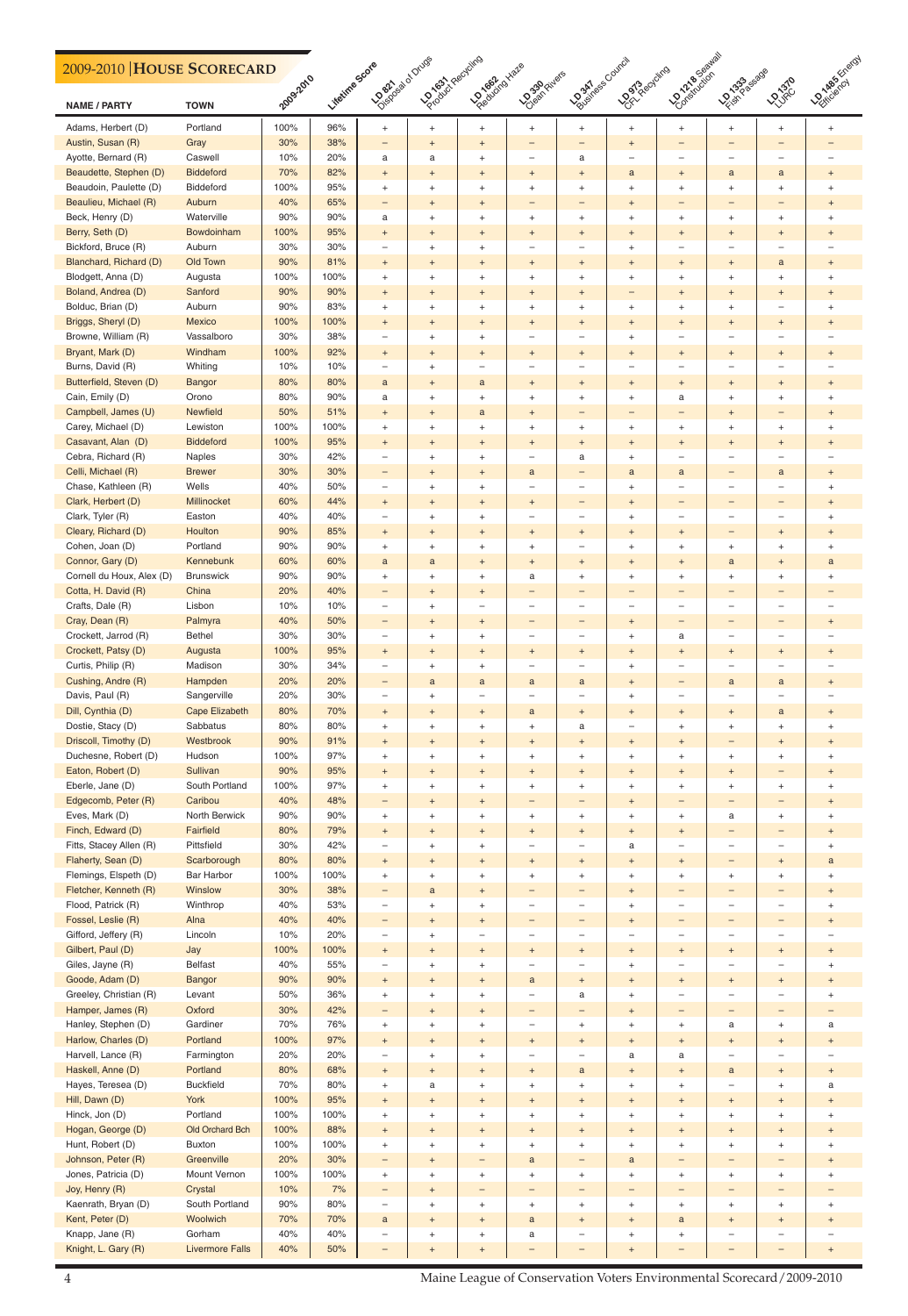2009-2010/Maine League of Conservation Voters Environmental Scorecard <sup>7</sup> 5

| 2009-2010 HOUSE SCORECARD                    |                         |            |                |                                                              | <b>LOOKING CREGISTRIES</b>       | Practice Have                                                        |                                       | <b>POORT</b> ASS COUNCIL           |                                                 | I Contraction Marian                                 |                                               |                                       | <b>LONGIES</b> Energy                      |
|----------------------------------------------|-------------------------|------------|----------------|--------------------------------------------------------------|----------------------------------|----------------------------------------------------------------------|---------------------------------------|------------------------------------|-------------------------------------------------|------------------------------------------------------|-----------------------------------------------|---------------------------------------|--------------------------------------------|
| <b>NAME / PARTY</b>                          | <b>TOWN</b>             | 2009-2010  | Litetine Scote | Osephasta of Drugs                                           |                                  |                                                                      | <b>Dosen</b> Fivers                   |                                    | Dorchestereing                                  |                                                      | <b>LEASASSESSES</b>                           | LOJRO                                 |                                            |
| Kruger, Charles (D)                          | Thomaston               | 100%       | 100%           | $\begin{array}{c} + \end{array}$                             | $+$                              | $+$                                                                  | $+$                                   | $\begin{array}{c} + \end{array}$   | $^{+}$                                          | $+$                                                  | $\ddot{}$                                     | $+$                                   | $+$                                        |
| Lajoie, Michel (D)                           | Lewiston                | 100%       | 100%           | $\begin{array}{c} + \end{array}$                             | $+$                              | $\begin{array}{c} + \end{array}$                                     | $\ddot{}$                             | $^{+}$                             | $\begin{array}{c} + \end{array}$                | $\ddot{}$                                            | $^{+}$                                        | $^{+}$                                | $^{+}$                                     |
| Langley, Brian (R)                           | Ellsworth               | 30%        | 30%            | $\overline{\phantom{0}}$                                     | $^{+}$                           | a                                                                    | -                                     | ÷                                  | $\ddot{}$                                       | $\overline{\phantom{0}}$                             | $\overline{\phantom{0}}$                      | $\overline{\phantom{0}}$              | $^{+}$                                     |
| Legg, Edward (D)                             | Kennebunk               | 100%       | 100%           | $^{\mathrm{+}}$                                              | $+$                              | $\begin{array}{c} + \end{array}$                                     | $\ddot{}$                             | $^{+}$                             | $\begin{array}{c} + \end{array}$                | $\ddot{}$                                            | $\overline{+}$                                | $^{+}$                                | $^{+}$                                     |
| Lewin, Sarah (R)                             | Eliot                   | 30%        | 29%            | $\qquad \qquad -$                                            | $\ddot{}$                        | $\begin{array}{c} + \end{array}$                                     | $\overline{\phantom{0}}$              | ÷                                  | $\ddot{}$                                       | $\overline{\phantom{0}}$                             |                                               |                                       |                                            |
| Lovejoy, Stephen (D)                         | Portland                | 100%       | 100%           | $\begin{array}{c} + \end{array}$                             | $+$                              | $\begin{array}{c} + \end{array}$                                     | $\ddot{}$                             | $^{+}$                             | $+$                                             | $+$                                                  | $\begin{array}{c} + \end{array}$              | $\ddot{}$                             | $^{+}$                                     |
| MacDonald, W. Bruce (D)                      | Boothbay                | 100%       | 95%            | $\begin{array}{c} + \end{array}$                             | $^{+}$                           | $\begin{array}{c} + \end{array}$                                     | $\ddot{}$                             | $\begin{array}{c} + \end{array}$   | $\ddot{}$                                       | $^{+}$                                               | $^{+}$                                        | $\ddot{}$                             | $\ddot{}$                                  |
| Magnan, Veronica (D)                         | <b>Stockton Springs</b> | 90%        | 90%            | $^{\mathrm{+}}$                                              | $+$                              | $\begin{array}{c} + \end{array}$                                     | $\ddot{}$                             | -                                  | $^{+}$                                          | $+$                                                  | $\overline{+}$                                | $^{+}$                                | $\ddot{}$                                  |
| Martin, James (D)                            | Orono                   | 90%        | 90%            | $\begin{array}{c} + \end{array}$                             | $\ddot{}$                        | $\begin{array}{c} + \end{array}$                                     | $\ddot{}$                             | $\begin{array}{c} + \end{array}$   | a                                               | $^{+}$                                               | $^{+}$                                        | $\ddot{}$                             | $\begin{array}{c} + \end{array}$           |
| Martin, John (D)                             | Eagle Lake              | 90%        | 75%            | $^{+}$                                                       | $+$                              | $\begin{array}{c} + \end{array}$                                     | $\mathbf{a}$                          | $^{+}$                             | $+$                                             | $+$                                                  | $\overline{+}$                                | $\ddot{}$                             | $^{+}$                                     |
| Mazurek, Edward (D)                          | Rockland                | 100%       | 85%            | $\begin{array}{c} + \end{array}$                             | $^{+}$                           | $\,$ + $\,$                                                          | $^{+}$                                | $\ddot{}$                          | $\ddot{}$                                       | $^{+}$                                               | $^{+}$                                        | $\ddot{}$                             | $\ddot{}$                                  |
| McCabe, Jeff (D)                             | Skowhegan               | 100%       | 100%           | $\begin{array}{c} + \end{array}$                             | $+$                              | $\begin{array}{c} + \end{array}$                                     | $\ddot{}$                             | $\begin{array}{c} + \end{array}$   | $\begin{array}{c} + \end{array}$                | $+$                                                  | $\overline{+}$                                | $\ddot{}$                             | $^{+}$                                     |
| McFadden, Howard (R)<br>McKane, Jonathan (R) | Dennysville             | 30%        | 31%            | $\overline{\phantom{m}}$                                     | $^{+}$                           | $\begin{array}{c} + \end{array}$                                     | —                                     | $\overline{\phantom{0}}$           | $\overline{\phantom{0}}$                        | $\overline{\phantom{a}}$                             | $\overline{\phantom{0}}$                      |                                       | $\begin{array}{c} + \end{array}$           |
| McLeod, Everett (R)                          | Newcastle<br>Lee        | 40%<br>20% | 54%<br>25%     | $\qquad \qquad -$                                            | $+$                              | $\begin{array}{c} + \end{array}$                                     | -                                     | -                                  | $+$                                             | $\overline{\phantom{0}}$<br>$\overline{\phantom{0}}$ | $\qquad \qquad -$<br>$\overline{\phantom{0}}$ |                                       | $^{+}$                                     |
| Miller, Elizabeth (D)                        | Somerville              | 100%       | 97%            | $\overline{\phantom{m}}$                                     |                                  | $\begin{array}{c} + \end{array}$                                     |                                       | a                                  | $\ddot{}$                                       |                                                      |                                               |                                       |                                            |
| Millett, H. Sawin (R)                        | Waterford               | 40%        | 42%            | $\begin{array}{c} + \end{array}$<br>$\overline{\phantom{m}}$ | $+$                              | $\begin{array}{c} + \end{array}$                                     | $\ddot{}$<br>$\overline{\phantom{0}}$ | $^{+}$<br>÷                        | $^{+}$                                          | $\ddot{}$<br>$\overline{\phantom{a}}$                | $\overline{+}$<br>$\overline{\phantom{0}}$    | $\ddot{}$<br>$\overline{\phantom{0}}$ | $^{+}$<br>$\begin{array}{c} + \end{array}$ |
| Morrison, Terry (D)                          | <b>South Portland</b>   | 100%       | 100%           | $^{+}$                                                       | $^{+}$<br>$+$                    | $\begin{array}{c} + \end{array}$<br>$\begin{array}{c} + \end{array}$ | $\ddot{}$                             | $^{+}$                             | $\begin{array}{c} + \end{array}$<br>$+$         | $\ddot{}$                                            | $^{+}$                                        | $^{+}$                                | $^{+}$                                     |
| Nass, Joan (R)                               | Acton                   | 30%        | 47%            | $\overline{\phantom{0}}$                                     | $^{+}$                           | $\ddot{}$                                                            | -                                     | $\overline{\phantom{0}}$           | $\ddot{}$                                       |                                                      | $\overline{\phantom{0}}$                      |                                       |                                            |
| Nelson, Mary (D)                             | Falmouth                | 100%       | 100%           | $\begin{array}{c} + \end{array}$                             | $+$                              | $\begin{array}{c} + \end{array}$                                     | $\ddot{}$                             | $^{+}$                             | $\begin{array}{c} + \end{array}$                | $\ddot{}$                                            | $\overline{+}$                                | $\ddot{}$                             | $\ddot{}$                                  |
| Nutting, Robert (R)                          | Oakland                 | 30%        | 33%            | $\overline{\phantom{m}}$                                     | $^{+}$                           | $\begin{array}{c} + \end{array}$                                     | $\overline{\phantom{0}}$              | $\overline{\phantom{0}}$           | $\ddot{}$                                       | $\overline{\phantom{a}}$                             | $\overline{\phantom{0}}$                      |                                       |                                            |
| O'Brien, Andrew (D)                          | Lincolnville            | 100%       | 100%           | $\begin{array}{c} + \end{array}$                             | $+$                              | $\begin{array}{c} + \end{array}$                                     | $\ddot{}$                             | $^{+}$                             | $+$                                             | $+$                                                  | $\begin{array}{c} + \end{array}$              | $\ddot{}$                             | $\begin{array}{c} + \end{array}$           |
| Pendleton, Peggy (D)                         | Scarborough             | 80%        | 50%            | $\! + \!\!\!\!$                                              | $^{+}$                           | a                                                                    | $\ddot{}$                             | $\begin{array}{c} + \end{array}$   | $\ddot{}$                                       | $^{+}$                                               | $\overline{\phantom{0}}$                      | $\begin{array}{c} + \end{array}$      | $\ddot{}$                                  |
| Peoples, Ann (D)                             | Westbrook               | 80%        | 85%            | $\begin{array}{c} + \end{array}$                             | $+$                              | a                                                                    | $\ddot{}$                             | $\begin{array}{c} + \end{array}$   | $^{+}$                                          | $+$                                                  | $\qquad \qquad -$                             | $^{+}$                                | $^{+}$                                     |
| Percy, Leila (D)                             | Phippsburg              | 90%        | 93%            | $^{+}$                                                       | a                                | $\begin{array}{c} + \end{array}$                                     | $\ddot{}$                             | $\begin{array}{c} + \end{array}$   | $^{+}$                                          | $\ddot{}$                                            | $\ddot{}$                                     | $^{+}$                                | $\ddot{}$                                  |
| Perry, Anne (D)                              | Calais                  | 80%        | 77%            | $^{+}$                                                       | a                                | $\begin{array}{c} + \end{array}$                                     | $\ddot{}$                             | $\mathbf{a}$                       | $+$                                             | $+$                                                  | $^{+}$                                        | $\ddot{}$                             | $^{+}$                                     |
| Peterson, Matthew (D)                        | Rumford                 | 100%       | 100%           | $\begin{array}{c} + \end{array}$                             | $^{+}$                           | $\begin{array}{c} + \end{array}$                                     | $\ddot{}$                             | $\ddot{}$                          | $\ddot{}$                                       | $^{+}$                                               | $^{+}$                                        | $\ddot{}$                             | $\ddot{}$                                  |
| Pieh, Wendy (D)                              | <b>Bremen</b>           | 100%       | 89%            | $\begin{array}{c} + \end{array}$                             | $+$                              | $\begin{array}{c} + \end{array}$                                     | $\ddot{}$                             | $^{\mathrm{+}}$                    | $\begin{array}{c} + \end{array}$                | $+$                                                  | $^{+}$                                        | $\ddot{}$                             | $\ddot{}$                                  |
| Pilon, Donald (D)                            | Saco                    | 90%        | 85%            | $\overline{+}$                                               | $+$                              | $\ddot{}$                                                            | $^{+}$                                | $\ddot{}$                          | $\ddot{}$                                       | $\overline{+}$                                       |                                               | $\div$                                | $\overline{+}$                             |
| Pingree, Hannah (D)                          | North Haven             | 100%       | 94%            | $\begin{array}{c} + \end{array}$                             | $\ddot{}$                        | $\begin{array}{c} + \end{array}$                                     | $\ddot{}$                             | $^{+}$                             | $\begin{array}{c} + \end{array}$                |                                                      | $\begin{array}{c} + \end{array}$              | $\ddot{}$                             |                                            |
| Pinkham, Wright (R)                          | Lexington Twp           | 20%        | 41%            | $\overline{\phantom{0}}$                                     | $\ddot{}$                        | $\begin{array}{c} + \end{array}$                                     |                                       | $\overline{\phantom{0}}$           | $\overline{\phantom{0}}$                        | $^{+}$                                               |                                               |                                       |                                            |
| Piotti, John (D)                             | Unity                   | 100%       | 91%            |                                                              |                                  |                                                                      |                                       |                                    |                                                 |                                                      |                                               |                                       |                                            |
| Plummer, Gary (R)                            | Windham                 | 30%        | 51%            | $\begin{array}{c} + \end{array}$<br>$\overline{\phantom{m}}$ | $+$                              | $\begin{array}{c} + \end{array}$                                     | $^{+}$<br>—                           | $^{+}$<br>$\overline{\phantom{0}}$ | $\begin{array}{c} + \end{array}$                | $\ddot{}$                                            | $^{+}$<br>$\overline{\phantom{0}}$            | $\ddot{}$                             | $^{+}$                                     |
| Pratt, Benjamin (D)                          | Eddington               | 50%        | 55%            |                                                              | $^{+}$                           | $\begin{array}{c} + \end{array}$                                     |                                       |                                    | $\begin{array}{c} + \end{array}$<br>$\mathbf a$ |                                                      |                                               |                                       |                                            |
| Prescott, Kerri (R)                          | Topsham                 | 30%        | 55%            | $^{+}$<br>$\overline{\phantom{0}}$                           | $+$<br>$^{+}$                    | $\begin{array}{c} + \end{array}$<br>$\begin{array}{c} + \end{array}$ | $^{+}$                                | $^{+}$<br>$\overline{\phantom{0}}$ | $\ddot{}$                                       | a                                                    | a<br>$\overline{\phantom{0}}$                 | a                                     | $\mathsf{a}$                               |
| Priest, Charles (D)                          | <b>Brunswick</b>        | 100%       | 94%            | $\begin{array}{c} + \end{array}$                             | $+$                              | $\begin{array}{c} + \end{array}$                                     | $\ddot{}$                             | $^{+}$                             | $^{\mathrm{+}}$                                 | $\ddot{}$                                            | $^{+}$                                        | $\ddot{}$                             |                                            |
| Rankin, Helen (D)                            | Hiram                   | 100%       | 100%           | $\ddot{}$                                                    | $^{+}$                           | $\begin{array}{c} + \end{array}$                                     | $\ddot{}$                             | $\begin{array}{c} + \end{array}$   | $\begin{array}{c} + \end{array}$                | $\begin{array}{c} + \end{array}$                     | $\ddot{}$                                     | $^{+}$                                | $^{+}$                                     |
| Richardson, David (R)                        | Carmel                  | 40%        | 57%            | -                                                            | $+$                              | $\begin{array}{c} + \end{array}$                                     | -                                     | -                                  | $+$                                             |                                                      | ٠                                             |                                       | $\ddot{}$                                  |
| Richardson, Wesley (R)                       | Warren                  | 50%        | 58%            | $\overline{\phantom{m}}$                                     | $^{+}$                           | $\begin{array}{c} + \end{array}$                                     | —                                     | $\overline{\phantom{0}}$           | $\ddot{}$                                       | $\ddot{}$                                            | $\overline{\phantom{0}}$                      |                                       | $^{+}$                                     |
| Robinson, John (R)                           | Raymond                 | 30%        | 35%            | $\mathbf{a}$                                                 | $+$                              | $\begin{array}{c} + \end{array}$                                     | -                                     | $\mathbf{a}$                       | $^{\mathrm{+}}$                                 | $\qquad \qquad -$                                    | $\qquad \qquad -$                             |                                       |                                            |
| Rosen, Kimberley (R)                         | Bucksport               | 30%        | 53%            | a                                                            | $+$                              | $\begin{array}{c} + \end{array}$                                     | a                                     | $\overline{\phantom{0}}$           | $\begin{array}{c} + \end{array}$                | $\overline{\phantom{m}}$                             | a                                             | $\overline{\phantom{0}}$              | a                                          |
| Rotundo, Margaret (D)                        | Lewiston                | 100%       | 100%           | $^{+}$                                                       | $+$                              | $\begin{array}{c} + \end{array}$                                     | $\ddot{}$                             | $^{+}$                             | $+$                                             | $+$                                                  | $\begin{array}{c} + \end{array}$              | $\ddot{}$                             | $^{+}$                                     |
| Russell, Diane (D)                           | Portland                | 90%        | 90%            | $\ddot{}$                                                    | $^{+}$                           | $\ddot{}$                                                            | a                                     | $^{+}$                             | $\ddot{}$                                       | $^{+}$                                               | $^{+}$                                        | $^{+}$                                | $^{+}$                                     |
| Sanborn, Linda (D)                           | Gorham                  | 100%       | 100%           | $^{+}$                                                       | $+$                              | $\begin{array}{c} + \end{array}$                                     | $\ddot{}$                             | $^{+}$                             | $\begin{array}{c} + \end{array}$                | $+$                                                  | $^{+}$                                        | $\ddot{}$                             |                                            |
| Sarty, Ralph (R)                             | Denmark                 | 30%        | 55%            | $\qquad \qquad -$                                            | $^{+}$                           | $\begin{array}{c} + \end{array}$                                     | —                                     | $\overline{\phantom{0}}$           | $\begin{array}{c} + \end{array}$                |                                                      |                                               |                                       |                                            |
| Saviello, Thomas (R)                         | Wilton                  | 50%        | 63%            | $^{+}$                                                       | $+$                              | $\begin{array}{c} + \end{array}$                                     | -                                     | -                                  | $+$                                             | $\qquad \qquad -$                                    | $\qquad \qquad -$                             |                                       | $^{+}$                                     |
| Schatz, James (D)                            | <b>Blue Hill</b>        | 60%        | 78%            | $\begin{array}{c} + \end{array}$                             | $^{+}$                           | $\begin{array}{c} + \end{array}$                                     | —                                     | $\begin{array}{c} + \end{array}$   | $\begin{array}{c} + \end{array}$                |                                                      | $\overline{\phantom{0}}$                      |                                       | $\ddot{}$                                  |
| Shaw, Michael (D)                            | Standish                | 80%        | 80%            | $^{\mathrm{+}}$                                              | $+$                              | $\begin{array}{c} + \end{array}$                                     | $^{+}$                                | -                                  | $^{\mathrm{+}}$                                 | $\ddot{}$                                            | $\qquad \qquad -$                             | $\ddot{}$                             | $^{+}$                                     |
| Sirois, Lawrence (D)                         | Turner                  | 100%       | 95%            | $^{+}$                                                       | $^{+}$                           | $\begin{array}{c} + \end{array}$                                     | $\ddot{}$                             | $\begin{array}{c} + \end{array}$   | $\begin{array}{c} + \end{array}$                | $^{+}$                                               | $\ddot{}$                                     | $^{+}$                                | $^{+}$                                     |
| Smith, Nancy (D)                             | Monmouth                | 90%        | 85%            | $\begin{array}{c} + \end{array}$                             | $+$                              | $\begin{array}{c} + \end{array}$                                     | $\mathbf{a}$                          | $^{+}$                             | $+$                                             | $+$                                                  | $\begin{array}{c} + \end{array}$              | $\ddot{}$                             | $^{+}$                                     |
| Stevens, Sara (D)                            | Bangor                  | 90%        | 90%            | a                                                            | $^{+}$                           | $\begin{array}{c} + \end{array}$                                     | $\ddot{}$                             | $^{+}$                             | $\ddot{}$                                       | $\qquad \qquad +$                                    | $^{+}$                                        | $^{+}$                                | $^{+}$                                     |
| Strang Burgess, Meredith (R)                 | Cumberland              | 40%        | 60%            | -                                                            | $+$                              | $\begin{array}{c} + \end{array}$                                     | -                                     | -                                  | $^{\mathrm{+}}$                                 |                                                      |                                               |                                       |                                            |
| Stuckey, Peter (D)                           | Portland                | 90%        | 90%            | $\begin{array}{c} + \end{array}$                             | $^{+}$                           | $\begin{array}{c} + \end{array}$                                     | a                                     | $\begin{array}{c} + \end{array}$   | $\begin{array}{c} + \end{array}$                | $^{+}$                                               | $\ddot{}$                                     | $^{+}$                                | $^{+}$                                     |
| Sutherland, Patricia (D)                     | Chapman                 | 80%        | 90%            | $\begin{array}{c} + \end{array}$                             | $+$                              | $\mathbf{a}$                                                         | $\ddot{}$                             | $^{+}$                             | $+$                                             |                                                      | $\begin{array}{c} + \end{array}$              | $^{+}$                                | $\ddot{}$                                  |
| Sykes, Richard (R)                           | Harrison                | 20%        | 33%            | $\overline{\phantom{m}}$                                     | $^{+}$                           |                                                                      | —                                     | $\overline{\phantom{0}}$           | $\ddot{}$                                       | a                                                    | $\overline{\phantom{0}}$                      |                                       |                                            |
| Tardy, Joshua (R)                            | Newport                 | 30%        | 35%            | $\qquad \qquad -$                                            | $+$                              | $\mathbf{a}$                                                         | -                                     | $\mathbf a$                        | $^{\mathrm{+}}$                                 |                                                      | $\qquad \qquad -$                             | $\overline{\phantom{0}}$              | $^{+}$                                     |
| Theriault, Charles (D)                       | Madawaska               | 100%       | 90%            | $^{+}$                                                       | $^{+}$                           | $\begin{array}{c} + \end{array}$                                     | $\ddot{}$                             | $^{+}$                             | $\begin{array}{c} + \end{array}$                | $^{+}$                                               | $\ddot{}$                                     | $^{+}$                                | $+$                                        |
| Thibodeau, Michael (R)                       | Winterport              | 20%        | 40%            | -                                                            | a                                | $\mathbf{a}$                                                         | $\mathbf{a}$                          | -                                  | $+$                                             | $\qquad \qquad -$                                    | $\qquad \qquad -$                             | -                                     | $+$                                        |
| Thomas, Douglas (R)                          | Ripley                  | 10%        | 20%            | $\qquad \qquad -$                                            | $^{+}$                           |                                                                      |                                       | $\overline{\phantom{0}}$           | $\overline{\phantom{0}}$                        | $\overline{\phantom{m}}$                             | a                                             |                                       |                                            |
| Tilton, Dianne (R)                           | Harrington              | 40%        | 40%            | -                                                            | $+$                              | $\begin{array}{c} + \end{array}$                                     | -                                     | -                                  | $^{+}$                                          |                                                      |                                               |                                       |                                            |
| Treat, Sharon (D)                            | Hallowell               | 90%        | 99%            | $^{+}$                                                       | $^{+}$                           | a                                                                    | $\ddot{}$                             | $^{+}$                             | $^{+}$                                          | $^{+}$                                               | $\ddot{}$                                     | $^{+}$                                | $\ddot{}$                                  |
| Trinward, Pamela (D)                         | Waterville              | 100%       | 90%            | $\begin{array}{c} + \end{array}$                             | $+$                              | $^{+}$                                                               | $\ddot{}$                             | $\overline{+}$                     | $\begin{array}{c} + \end{array}$                | $^{+}$                                               | $\begin{array}{c} + \end{array}$              | $\ddot{}$                             | $^{+}$                                     |
| Tuttle, John (D)                             | Sanford                 | 80%        | 70%            | $\begin{array}{c} + \end{array}$                             | a                                | $\begin{array}{c} + \end{array}$                                     | $\ddot{}$                             | $^{+}$                             | $\begin{array}{c} + \end{array}$                |                                                      | $\begin{array}{c} + \end{array}$              | $\ddot{}$                             |                                            |
| Valentino, Linda (D)                         | Saco                    | 100%       | 91%            | $\begin{array}{c} + \end{array}$                             | $+$                              | $\boldsymbol{+}$                                                     | $^{+}$                                | $^{\mathrm{+}}$                    | $+$                                             | $^{+}$                                               | $\ddot{}$                                     | $+$                                   | $^{+}$                                     |
| Van Wie, David (D)                           | New Gloucester          | 100%       | 100%           | $\begin{array}{c} + \end{array}$                             | $+$                              | $^{+}$                                                               | $^{+}$                                | $\begin{array}{c} + \end{array}$   | $^{+}$                                          | $\begin{array}{c} + \end{array}$                     | $\ddot{}$                                     | $^{+}$                                | $^{+}$                                     |
| Wagner, Joe (D)                              | Lyman                   | 100%       | 100%           | $^{+}$                                                       | $\begin{array}{c} + \end{array}$ | $\begin{array}{c} + \end{array}$                                     | $\begin{array}{c} + \end{array}$      | $^{\mathrm{+}}$                    | $+$                                             | $\ddot{}$                                            | $\begin{array}{c} + \end{array}$              | $+$                                   | $\begin{array}{c} + \end{array}$           |
| Wagner, Richard (D)                          | Lewiston                | 100%       | 100%           | $\begin{array}{c} + \end{array}$                             | $^{+}$                           | $\begin{array}{c} + \end{array}$                                     | $^{+}$                                | $^{+}$                             | $\begin{array}{c} + \end{array}$                | $\qquad \qquad +$                                    | $^+$                                          | $^{+}$                                | $\begin{array}{c} + \end{array}$           |
| Walsh Innes, Melissa (D)                     | Yarmouth                | 100%       | 100%           | $\begin{array}{c} + \end{array}$                             | $+$                              | $\boldsymbol{+}$                                                     | $\begin{array}{c} + \end{array}$      | $^{\mathrm{+}}$                    | $\begin{array}{c} + \end{array}$                | $\begin{array}{c} + \end{array}$                     | $\begin{array}{c} + \end{array}$              | $\ddot{}$                             | $^{+}$                                     |
| Watson, Thomas (D)                           | Bath                    | 90%        | 87%            | $\begin{array}{c} + \end{array}$                             | $+$                              | $^+$                                                                 | a                                     | $\begin{array}{c} + \end{array}$   | $^{+}$                                          | $\begin{array}{c} + \end{array}$                     | $\ddot{}$                                     | $^{+}$                                | $\begin{array}{c} + \end{array}$           |
| Weaver, Windol (R)                           | York                    | 30%        | 55%            | -                                                            | $+$                              | $\begin{array}{c} + \end{array}$                                     | -                                     | -                                  | $\qquad \qquad -$                               | $\qquad \qquad -$                                    | $\qquad \qquad -$                             | -                                     | $\begin{array}{c} + \end{array}$           |
| Webster, David (D)                           | Freeport                | 90%        | 91%            | $\begin{array}{c} + \end{array}$                             | $+$                              | $^+$                                                                 | $^{+}$                                | $\begin{array}{c} + \end{array}$   | a                                               | $\begin{array}{c} + \end{array}$                     | $^+$                                          | $^{+}$                                | $\begin{array}{c} + \end{array}$           |
| Welsh, Joan (D)                              | Rockport                | 100%       | 100%           | $\begin{array}{c} + \end{array}$                             | $\begin{array}{c} + \end{array}$ | $\begin{array}{c} + \end{array}$                                     | $^{+}$                                | $^{\mathrm{+}}$                    | $+$                                             | $^{+}$                                               | $\begin{array}{c} + \end{array}$              | $\ddot{}$                             | $^{+}$                                     |
| Wheeler, Walter (D)                          | Kittery                 | 100%       | 88%            | $^{+}$                                                       | $+$                              | $^{+}$                                                               | $^{+}$                                | $\begin{array}{c} + \end{array}$   | $^{+}$                                          | $\begin{array}{c} + \end{array}$                     | $\ddot{}$                                     | $^{+}$                                | $^{+}$                                     |
| Willette, Michael (D)                        | Presque Isle            | 70%        | 70%            | $^{+}$                                                       | $+$                              | $^{\mathrm{+}}$                                                      | $\mathbf{a}$                          | $\qquad \qquad -$                  | $+$                                             | $^{+}$                                               | $\qquad \qquad -$                             | $+$                                   | $\begin{array}{c} + \end{array}$           |
| Wright, Thomas (D)                           | Berwick                 | 100%       | 92%            | $\boldsymbol{+}$                                             | $+$                              | $\begin{array}{c} + \end{array}$                                     | $^{+}$                                | $\begin{array}{c} + \end{array}$   | $^+$                                            | $\begin{array}{c} + \end{array}$                     | $^{\mathrm{+}}$                               | $^{+}$                                | $\begin{array}{c} + \end{array}$           |
|                                              |                         |            |                |                                                              |                                  |                                                                      |                                       |                                    |                                                 |                                                      |                                               |                                       |                                            |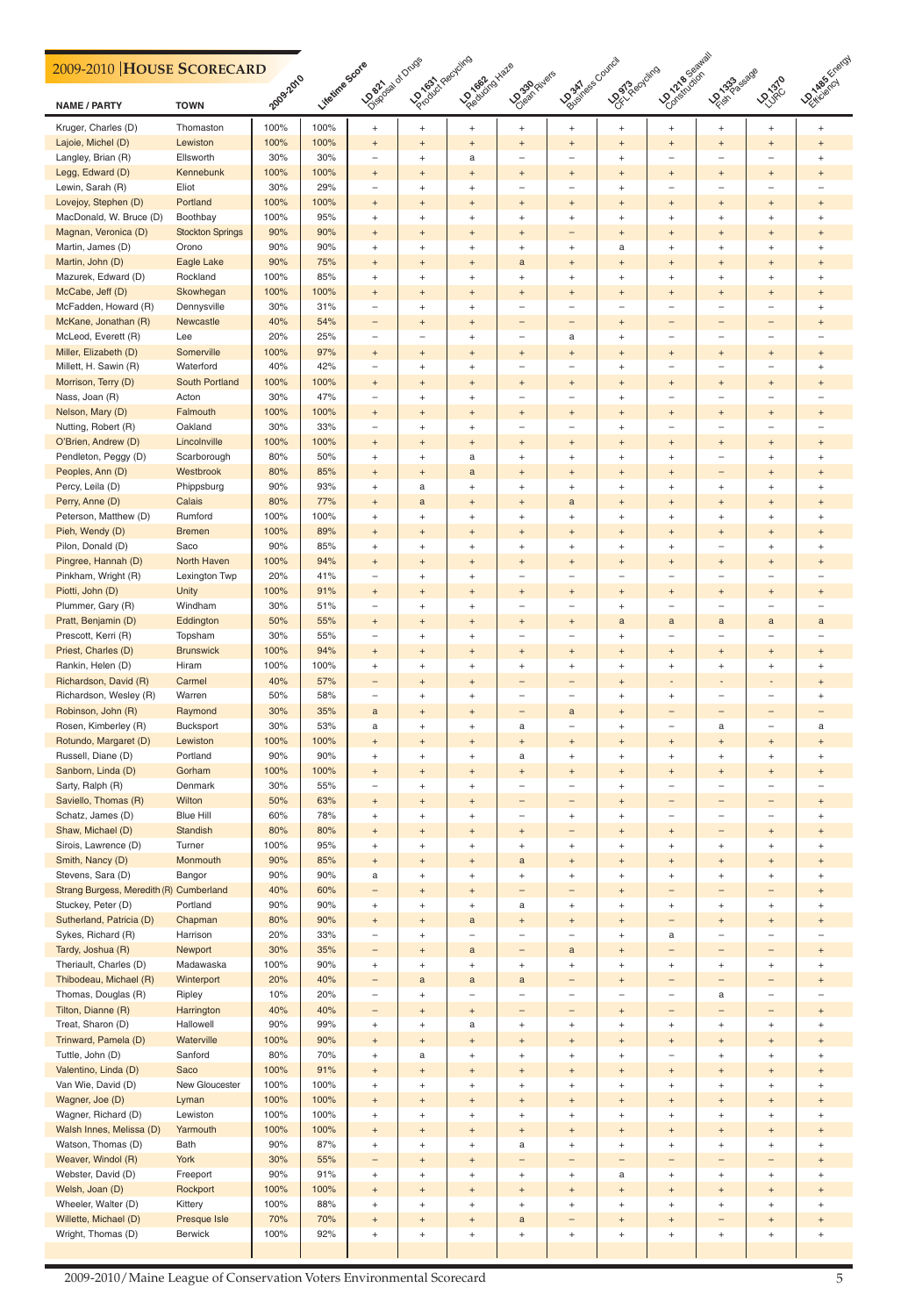# RETIRING HONOR ROLL LEGISLATORS

#### **ADVISORY BOARD**

Robert O. Blake Marion Fuller Brown Gordon Glover E. Christopher Livesay Sean Mahoney Neil Rolde James St. Pierre Clinton Townsend

#### **STAFF**

Maureen Drouin Executive Director

Anne Duperault Program & Communications Coordinator

Rani Sheaffer Development Director

David Shiah Climate Campaign Coordinator

Scorecard designed by Jill Bock Design

**Maine League of Conservation Voters** ■

#### **BOARD OF DIRECTORS**

Caroline M. Pryor, President Leslie Harroun, Vice President Ralph Pope, Treasurer Howard Lake, Secretary Daniel Amory, Chairman Richard Bennett Roger Berle Peter Didisheim

Jennifer Burns Gray M. Wing Goodale Karen Herold Sherry Huber Rebecca R. Lambert Jon Lund Jeff Pidot

# *MLCV thanks these retiring legislators for their support of our natural legacy.*

 $\sum_{i=1}^{n}$ 



**Rating:** The rating is the number of Pro Environment votes cast by each legislator out of the bills tracked.

**Absences:** Unexcused absences are counted as Anti Environment votes.

Excused absences and vacancies are not figured into a legislator's rating.



- **+** Pro Environment Vote
- **–** Anti Environment Vote
- **a** Absent
- **E** Excused from voting
- **D** Democrat
- **R** Republican
- **U** Unenrolled

### *KEY TO SCORECARDS*

#### **(found above and on pages 4 & 5)**

*The following legislators have appeared on the Environmental Scorecard's Honor Roll at least once during their tenure and are not seeking re-election to their current seat or cannot run because of term limits.*

## — **HOUSE** (19) — — **SENATE** (4) —

- Adams, Herbert Portland Beaudette, Stephen Biddeford Blanchard, Richard Old Town Cohen, Joan Portland Crockett, Patsy Augusta Finch, Edward Fairfield Harlow, Charles Portland Hill, Dawn York Percy, Leila Phippsburg Perry, Anne Calais
- 
- Pieh, Wendy Bremen Pingree, Hannah North Haven Piotti, John Unity Schatz, James Blue Hill Smith, Nancy Monmouth Sutherland, Patricia Chapman Trinward, Pamela Waterville Watson, Thomas Bath Wheeler, Walter **Kittery**

- Bowman, Peter York Bryant, Bruce Oxford Mills, Peter Somerset Mitchell, Elizabeth Kennebec
	-



#### **2009-2010 SENATE SCORECARD**

| 2009-2010 SENATE SCORECARD |              |           |                |                                  |                                  |                                  |                                  |                                  |                                  |                                  |                    |                                  |              |                                  |
|----------------------------|--------------|-----------|----------------|----------------------------------|----------------------------------|----------------------------------|----------------------------------|----------------------------------|----------------------------------|----------------------------------|--------------------|----------------------------------|--------------|----------------------------------|
| <b>NAME / PARTY</b>        | <b>TOWN</b>  | Rogerzoro | Lifetine Scote | US Bashinouse Case               | Independence Haze                | <b>LONGAILTEENING</b>            | <b>DONBRAC</b> SUE               | <b>Josephineis</b>               | <b>P.S.A.</b> Bescound           | <b>OSTRegions</b>                | I Joseph's Booking | <b>LEASASSES</b>                 | <b>LOVED</b> | LE Messicology                   |
| Alfond, Justin (D)         | Cumberland   | 100%      | 100%           | $\begin{array}{c} + \end{array}$ | $+$                              | $+$                              | $\begin{array}{c} + \end{array}$ | $+$                              | $+$                              | $\ddot{}$                        | $\ddot{}$          | $\ddot{}$                        | $+$          | $\ddot{}$                        |
| Bartlett, Philip (D)       | Cumberland   | 100%      | 91%            | $\begin{array}{c} + \end{array}$ | $+$                              | $+$                              | $\ddot{}$                        | $+$                              | $\begin{array}{c} + \end{array}$ | $+$                              | $+$                | $\begin{array}{c} + \end{array}$ | $^{+}$       | $^{+}$                           |
| Bliss, Lawrence (D)        | Cumberland   | 100%      | 88%            | $\! + \!\!\!\!$                  | $+$                              | $\ddot{}$                        | $\ddot{}$                        | $\overline{+}$                   | $\begin{array}{c} + \end{array}$ | $+$                              | $\ddot{}$          | $\ddot{}$                        | $\ddot{}$    | $\qquad \qquad +$                |
| Bowman, Peter (D)          | York         | 100%      | 92%            | $\begin{array}{c} + \end{array}$ | $+$                              | $\ddot{}$                        | $\begin{array}{c} + \end{array}$ | $^{+}$                           | $\ddot{}$                        | $\begin{array}{c} + \end{array}$ | $+$                | $\begin{array}{c} + \end{array}$ | $\ddot{}$    | $\begin{array}{c} + \end{array}$ |
| Brannigan, Joseph (D)      | Cumberland   | 100%      | 82%            | $\begin{array}{c} + \end{array}$ | $+$                              | $\ddot{}$                        | $\begin{array}{c} + \end{array}$ | $\ddot{}$                        | $\ddot{}$                        | $\overline{+}$                   | $\ddot{}$          | $\begin{array}{c} + \end{array}$ | $^{+}$       | $\begin{array}{c} + \end{array}$ |
| Bryant, Bruce (D)          | Oxford       | 100%      | 82%            | $\begin{array}{c} + \end{array}$ | $+$                              | $+$                              | $\begin{array}{c} + \end{array}$ | $+$                              | $\begin{array}{c} + \end{array}$ | $+$                              | $+$                | $\begin{array}{c} + \end{array}$ | $+$          | $\begin{array}{c} + \end{array}$ |
| Courtney, Jonathan (R)     | York         | 55%       | 39%            | $\overline{\phantom{0}}$         | $+$                              | $\begin{array}{c} + \end{array}$ | $\qquad \qquad -$                | $\ddot{}$                        | $\overline{\phantom{0}}$         | $\overline{+}$                   |                    | $+$                              |              | $\qquad \qquad +$                |
| Craven, Margaret (D)       | Androscoggin | 100%      | 90%            | $\begin{array}{c} + \end{array}$ | $+$                              | $+$                              | $\ddot{}$                        | $^{+}$                           | $\begin{array}{c} + \end{array}$ | $+$                              | $+$                | $\begin{array}{c} + \end{array}$ | $^{+}$       | $\ddot{}$                        |
| Damon, Dennis (D)          | Hancock      | 82%       | 83%            | $\begin{array}{c} + \end{array}$ | $+$                              | $\ddot{}$                        | $\begin{array}{c} + \end{array}$ | $\ddot{}$                        | -                                | $+$                              | $\ddot{}$          | $\begin{array}{c} + \end{array}$ |              | $\begin{array}{c} + \end{array}$ |
| Davis, Gerald (R)          | Cumberland   | 45%       | 61%            | -                                | $+$                              | $\ddot{}$                        | -                                | $+$                              | -                                | $\ddot{}$                        | $\qquad \qquad -$  | $\ddot{}$                        |              | $\mathbf{a}$                     |
| Diamond, Bill (D)          | Cumberland   | 100%      | 87%            | $\begin{array}{c} + \end{array}$ | $+$                              | $\ddot{}$                        | $\begin{array}{c} + \end{array}$ | $\ddot{}$                        | $\begin{array}{c} + \end{array}$ | $+$                              | $\ddot{}$          | $\ddot{}$                        | $^{+}$       | $\begin{array}{c} + \end{array}$ |
| Gerzofsky, Stan (D)        | Cumberland   | 100%      | 86%            | $\begin{array}{c} + \end{array}$ | $+$                              | $\ddot{}$                        | $\begin{array}{c} + \end{array}$ | $^{+}$                           | $\begin{array}{c} + \end{array}$ | $+$                              | $+$                | $\begin{array}{c} + \end{array}$ | $\ddot{}$    | $\begin{array}{c} + \end{array}$ |
| Goodall, Seth (D)          | Sagadahoc    | 100%      | 100%           | $\begin{array}{c} + \end{array}$ | $+$                              | $\ddot{}$                        | $\begin{array}{c} + \end{array}$ | $\ddot{}$                        | $^{+}$                           | $\overline{+}$                   | $\ddot{}$          | $\begin{array}{c} + \end{array}$ | $^{+}$       | $\begin{array}{c} + \end{array}$ |
| Gooley, Walter (R)         | Franklin     | 55%       | 46%            | -                                | $+$                              | $+$                              | -                                | $^{+}$                           | -                                | $+$                              | $+$                | $\begin{array}{c} + \end{array}$ |              | $\qquad \qquad -$                |
| Hastings, David (R)        | Oxford       | 55%       | 53%            | $\overline{\phantom{0}}$         | $+$                              | $\ddot{}$                        | $\qquad \qquad -$                | $\overline{\phantom{0}}$         | -                                | $+$                              | $\ddot{}$          | $\begin{array}{c} + \end{array}$ | —            | $\qquad \qquad +$                |
| Hobbins, Barry (D)         | York         | 100%      | 85%            | $\begin{array}{c} + \end{array}$ | $+$                              | $+$                              | $\ddot{}$                        | $^{+}$                           | $\begin{array}{c} + \end{array}$ | $+$                              | $+$                | $\begin{array}{c} + \end{array}$ | $^{+}$       | $^{+}$                           |
| Jackson, Troy (D)          | Aroostook    | 100%      | 69%            | $\begin{array}{c} + \end{array}$ | $+$                              | $\ddot{}$                        | $\ddot{}$                        | $\ddot{}$                        | $\ddot{}$                        | $\overline{+}$                   | $\ddot{}$          | $\ddot{}$                        | $+$          | $\begin{array}{c} + \end{array}$ |
| Marraché, Lisa (D)         | Kennebec     | 100%      | 69%            | $\begin{array}{c} + \end{array}$ | $+$                              | $+$                              | $\ddot{}$                        | $+$                              | $\begin{array}{c} + \end{array}$ | $+$                              | $+$                | $+$                              | $+$          | $\begin{array}{c} + \end{array}$ |
| McCormick, Earle (R)       | Kennebec     | 73%       | 55%            | $\overline{\phantom{0}}$         | $+$                              | $\ddot{}$                        | $\ddot{}$                        | $\overline{+}$                   | -                                | $+$                              | $\ddot{}$          | $\ddot{}$                        |              | $\qquad \qquad +$                |
| Mills, Peter (R)           | Somerset     | 64%       | 61%            | -                                | $+$                              | $+$                              | -                                | $^{+}$                           | -                                | $+$                              | $+$                | $\begin{array}{c} + \end{array}$ |              | $\begin{array}{c} + \end{array}$ |
| Mitchell, Elizabeth (D)    | Kennebec     | 100%      | 77%            | $\begin{array}{c} + \end{array}$ | $+$                              | $\ddot{}$                        | $\ddot{}$                        | $\ddot{}$                        | $\ddot{}$                        | $\overline{+}$                   | $\ddot{}$          | $\ddot{}$                        | $+$          | $\ddot{}$                        |
| Nass, Richard (R)          | York         | 45%       | 40%            | -                                | $+$                              | $+$                              | -                                | $+$                              | -                                | $+$                              | -                  | $\ddot{}$                        |              | $\qquad \qquad -$                |
| Nutting, John (D)          | Androscoggin | 82%       | 73%            | $\overline{\phantom{0}}$         | $+$                              | $\qquad \qquad +$                | $\boldsymbol{+}$                 | a                                | $\begin{array}{c} + \end{array}$ | $+$                              | $\ddot{}$          | $\begin{array}{c} + \end{array}$ | $^{+}$       | $\qquad \qquad +$                |
| Perry, Joseph (D)          | Penobscot    | 100%      | 63%            | $\begin{array}{c} + \end{array}$ | $+$                              | $+$                              | $\begin{array}{c} + \end{array}$ | $^{+}$                           | $\begin{array}{c} + \end{array}$ | $+$                              | $+$                | $\begin{array}{c} + \end{array}$ | $^{+}$       | $^{+}$                           |
| Plowman, Debra (R)         | Penobscot    | 55%       | 34%            | $\qquad \qquad -$                | $+$                              | $\qquad \qquad +$                | $\qquad \qquad -$                | $\ddot{}$                        | -                                | $\ddot{}$                        | $\ddot{}$          | $\ddot{}$                        |              |                                  |
| Raye, Kevin (R)            | Washington   | 64%       | 61%            | -                                | $+$                              | $+$                              | $\ddot{}$                        | $+$                              | -                                | $+$                              | -                  | $\ddot{}$                        | -            | $^{+}$                           |
| Rector, Christopher (R)    | Knox         | 55%       | 70%            | $\overline{\phantom{0}}$         | $+$                              | $\ddot{}$                        | —                                | $\ddot{}$                        | -                                | $+$                              |                    | $\begin{array}{c} + \end{array}$ |              | $\qquad \qquad +$                |
| Rosen, Richard (R)         | Hancock      | 50%       | 39%            | -                                | Ε                                | $+$                              | -                                | $^{+}$                           | -                                | $+$                              |                    | $\begin{array}{c} + \end{array}$ | $^{+}$       |                                  |
| Schneider, Elizabeth (D)   | Penobscot    | 91%       | 82%            | $\overline{\phantom{0}}$         | $+$                              | $\overline{+}$                   | $+$                              | $+$                              | $^{+}$                           | $+$                              | $\ddot{}$          | $\ddot{}$                        | $+$          | $\overline{+}$                   |
| Sherman, Roger (R)         | Aroostook    | 33%       | 26%            | -                                | $+$                              | $\begin{array}{c} + \end{array}$ | -                                | -                                |                                  | $^{+}$                           | -                  | Ε                                | -            | Е                                |
| Simpson, Deborah (D)       | Androscoggin | 91%       | 87%            | $\boldsymbol{+}$                 | $\begin{array}{c} + \end{array}$ | $\begin{array}{c} + \end{array}$ | $^{+}$                           | $^{+}$                           | $\begin{array}{c} + \end{array}$ | $\begin{array}{c} + \end{array}$ | $^{+}$             | $\, +$                           | a            | $^{+}$                           |
| Smith, Douglas (R)         | Piscataquis  | 55%       | 52%            | -                                | $+$                              | $\begin{array}{c} + \end{array}$ | -                                | $+$                              |                                  | $+$                              | $+$                | $\begin{array}{c} + \end{array}$ |              |                                  |
| Sullivan, Nancy (D)        | York         | 91%       | 87%            | $\qquad \qquad -$                | $\begin{array}{c} + \end{array}$ | $\begin{array}{c} + \end{array}$ | $^{+}$                           | $^{+}$                           | $\begin{array}{c} + \end{array}$ | $^{+}$                           | $^{+}$             | $\begin{array}{c} + \end{array}$ | $+$          | $\ddot{}$                        |
| Trahan, A. David (R)       | Lincoln      | 64%       | 39%            | -                                | $+$                              | $\begin{array}{c} + \end{array}$ | -                                | $+$                              |                                  | $^{+}$                           | $+$                | $\begin{array}{c} + \end{array}$ |              | $\ddot{}$                        |
| Weston, Carol (R)          | Waldo        | 55%       | 42%            | $\overline{\phantom{0}}$         | $\begin{array}{c} + \end{array}$ |                                  | $\overline{\phantom{0}}$         | $\begin{array}{c} + \end{array}$ |                                  | $^{+}$                           |                    | $\, +$                           | $^{+}$       |                                  |

(See key below for explanation of symbols.)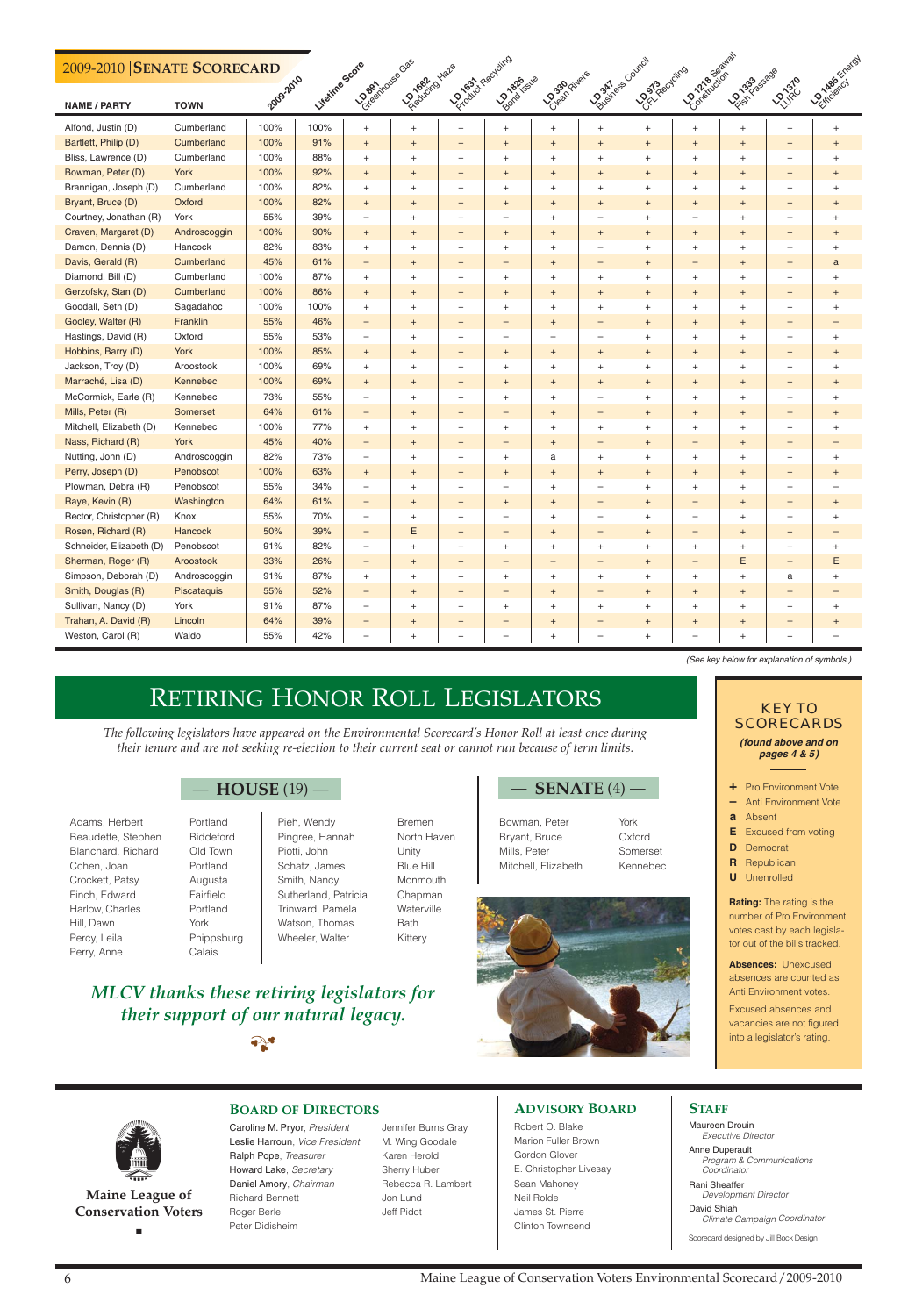**EXECUTE:** During a time of difficult fiscal challenges, the 124th Legislature was fortunate to have a dream team of environmental champions in both bodies. The leadership team of **Speaker of the House Hannah Pingree**, **House Majority Leader John Piotti** and **House Majority Whip Seth Berry**; **Senate President Libby Mitchell**, **Senate Majority Leader Phil Bartlett** and **Senate Assistant Majority Leader Lisa Marraché** ensured that protecting the environment is one

**Natural Resources Committee chairs Sen. Seth Goodall and Rep. Bob Duchesne** were champions on many environmental issues and did an excellent job at providing effective committee leadership to move many priority bills out of committee with strong votes.

**Rep. Joan Welsh** sponsored legislation that closed environmental loopholes to ensure that road construction would have adequate regulatory review (LD 1538).

area where progress could be made within existing resources.

**Rep. Jeff McCabe** was instrumental in shepherding the Comprehensive Land Use Plan of the Land Use Regulation Commission through the legislative process.



- **Speaker Pingree** sponsored a first-in-the-nation law (LD 1568) that bans the toxic flame retardant, decabromodiphenyl ether (DECA), from plastic pallets used to ship everything from food to clothing.
- **Rep. Melissa Walsh Innes** sponsored and worked tirelessly to ensure passage of a framework product stewardship bill (LD 1631) that creates a process

to identify products for manufacturer-funded collection and recycling programs. **Rep. Jane Knapp** and **Sen. Doug Smith** both worked to improve the bill and

bring their Republican colleagues on board in support of LD 1631.

# 2010 NOTEWORTHY ACTIONS



Rep. Jeff McCabe talks with Lobbyist Beth Ahearn

# 2009-2010 SESSION HONOR & DISHONOR ROLLS

*(No more than one anti-environment vote or absence)*

# 2009-2010 HONOR ROLL

Lawmakers demonstrated their commitment to protecting Maine's environment from invasive species. **Rep. Sean Flaherty** worked on protecting Maine's coast from invasive aquatic life that could threaten the local environment and economy (LD 1693). **Rep. Jane**

- Joy, Henry Crystal 10% Thomas, Douglas Ripley 10%
- Gifford, Jeffery Lincoln 10%

| Adams, Herbert      | Portland          | 100% | McCabe, Jeff         | Skowhegan              | 100% | Blanchard, Richard    | Old Town         | 90%  |
|---------------------|-------------------|------|----------------------|------------------------|------|-----------------------|------------------|------|
| Beaudoin, Paulette  | <b>Biddeford</b>  | 100% | Miller, Elizabeth    | Somerville             | 100% | Boland, Andrea        | Sanford          | 90%  |
| Berry, Seth         | Bowdoinham        | 100% | Morrison, Terry      | South Portland         | 100% | Bolduc, Brian         | Auburn           | 90%  |
| Blodgett, Anna      | Augusta           | 100% | Nelson, Mary         | Falmouth               | 100% | Cleary, Richard       | Houlton          | 90%  |
| Briggs, Sheryl      | Mexico            | 100% | O'Brien, Andrew      | Lincolnville           | 100% | Cohen, Joan           | Portland         | 90%  |
| Bryant, Mark        | Windham           | 100% | Peterson, Matthew    | Rumford                | 100% | Cornell du Houx, Alex | <b>Brunswick</b> | 90%  |
| Carey, Michael      | Lewiston          | 100% | Pieh, Wendy          | <b>Bremen</b>          | 100% | Driscoll, Timothy     | Westbrook        | 90%  |
| Casavant, Alan      | <b>Biddeford</b>  | 100% | Pingree, Hannah      | North Haven            | 100% | Eaton, Robert         | Sullivan         | 90%  |
| Crockett, Patsy     | Augusta           | 100% | Piotti, John         | Unity                  | 100% | Eves, Mark            | North Berwick    | 90%  |
| Duchesne, Robert    | Hudson            | 100% | Priest, Charles      | <b>Brunswick</b>       | 100% | Goode, Adam           | Bangor           | 90%  |
| Eberle, Jane        | South Portland    | 100% | Rankin, Helen        | Hiram                  | 100% | Kaenrath, Bryan       | South Portland   | 90%  |
| Flemings, Elspeth   | Bar Harbor        | 100% | Rotundo, Margaret    | Lewiston               | 100% | Magnan, Veronica      | Stockton Springs | 90%  |
| Gilbert, Paul       | Jay               | 100% | Sanborn, Linda       | Gorham                 | 100% | Martin, James         | Orono            | 90%  |
| Harlow, Charles     | Portland          | 100% | Sirois, Lawrence     | Turner                 | 100% | Martin, John          | Eagle Lake       | 90%  |
| Hill, Dawn          | York              | 100% | Theriault, Charles   | Madawaska              | 100% | Percy, Leila          | Phippsburg       | 90%  |
| Hinck, Jon          | Portland          | 100% | Trinward, Pamela     | Waterville             | 100% | Pilon, Donald         | Saco             | 90%  |
| Hogan, George       | Old Orchard Beach | 100% | Valentino, Linda     | Saco                   | 100% | Russell, Diane        | Portland         | 90%  |
| Hunt, Robert        | <b>Buxton</b>     | 100% | Van Wie, David       | New Gloucester         | 100% | Smith, Nancy          | Monmouth         | 90%  |
| Jones, Patricia     | Mount Vernon      | 100% | Wagner, Joe          | Lyman                  | 100% | Stevens, Sara         | Bangor           | 90%  |
| Kruger, Charles     | Thomaston         | 100% | Wagner, Richard      | Lewiston               | 100% | Stuckey, Peter        | Portland         | 90%  |
| Lajoie, Michel      | Lewiston          | 100% | Walsh Innes, Melissa | Yarmouth               | 100% | Treat, Sharon         | Hallowell        | 90%  |
| Legg, Edward        | Kennebunk         | 100% | Welsh, Joan          | Rockport               | 100% | Watson, Thomas        | Bath             | 90%  |
| Lovejoy, Stephen    | Portland          | 100% | Wheeler, Walter      | Kittery                | 100% | Webster, David        | Freeport         | 90%  |
| MacDonald, W. Bruce | Boothbay          | 100% | Wright, Thomas       | <b>Berwick</b>         | 100% |                       |                  |      |
| Mazurek, Edward     | Rockland          | 100% | Beck, Henry          | Waterville             | 90%  |                       |                  |      |
|                     |                   |      |                      |                        |      |                       |                  |      |
|                     |                   |      |                      | <b>SENATE</b> $(18)$ — |      |                       |                  |      |
| Alfond, Justin      | Cumberland        | 100% | Craven, Margaret     | Androscoggin           | 100% | Marraché, Lisa        | Kennebec         | 100% |
| Bartlett, Philip    | Cumberland        | 100% | Diamond, Bill        | Cumberland             | 100% | Mitchell, Elizabeth   | Kennebec         | 100% |
| Bliss, Lawrence     | Cumberland        | 100% | Gerzofksy, Stan      | Cumberland             | 100% | Perry, Joseph         | Penobscot        | 100% |
| Bowman, Peter       | York              | 100% | Goodall, Seth        | Sagadahoc              | 100% | Schneider, Elizabeth  | Penobscot        | 91%  |
| Brannigan, Joseph   | Cumberland        | 100% | Hobbins, Barry       | York                   | 100% | Simpson, Deborah      | Androscoggin     | 91%  |
| Bryant, Bruce       | Oxford            | 100% | Jackson, Troy        | Aroostook              | 100% | Sullivan, Nancy       | York             | 91%  |

### — **HOUSE** (73) —

*(No more than one pro-environment vote)*

Ayotte, Bernard Caswell 10% Burns, David Whiting 10% Crafts, Dale **Lisbon** 10%

# 2009-2010 DISHONOR ROLL

**Eberle's** bill reduced the threat of exotic plants in freshwater lakes, ponds and streams (LD 1548). **Rep. McCabe** worked to protect Maine's forests from invasion of exotic pests (LD 1607).

KAREN HEROLD

— **HOUSE** (6) — — **SENATE** (0) —

*We are pleased to report that no senators appear on the Dishonor Roll this session.*